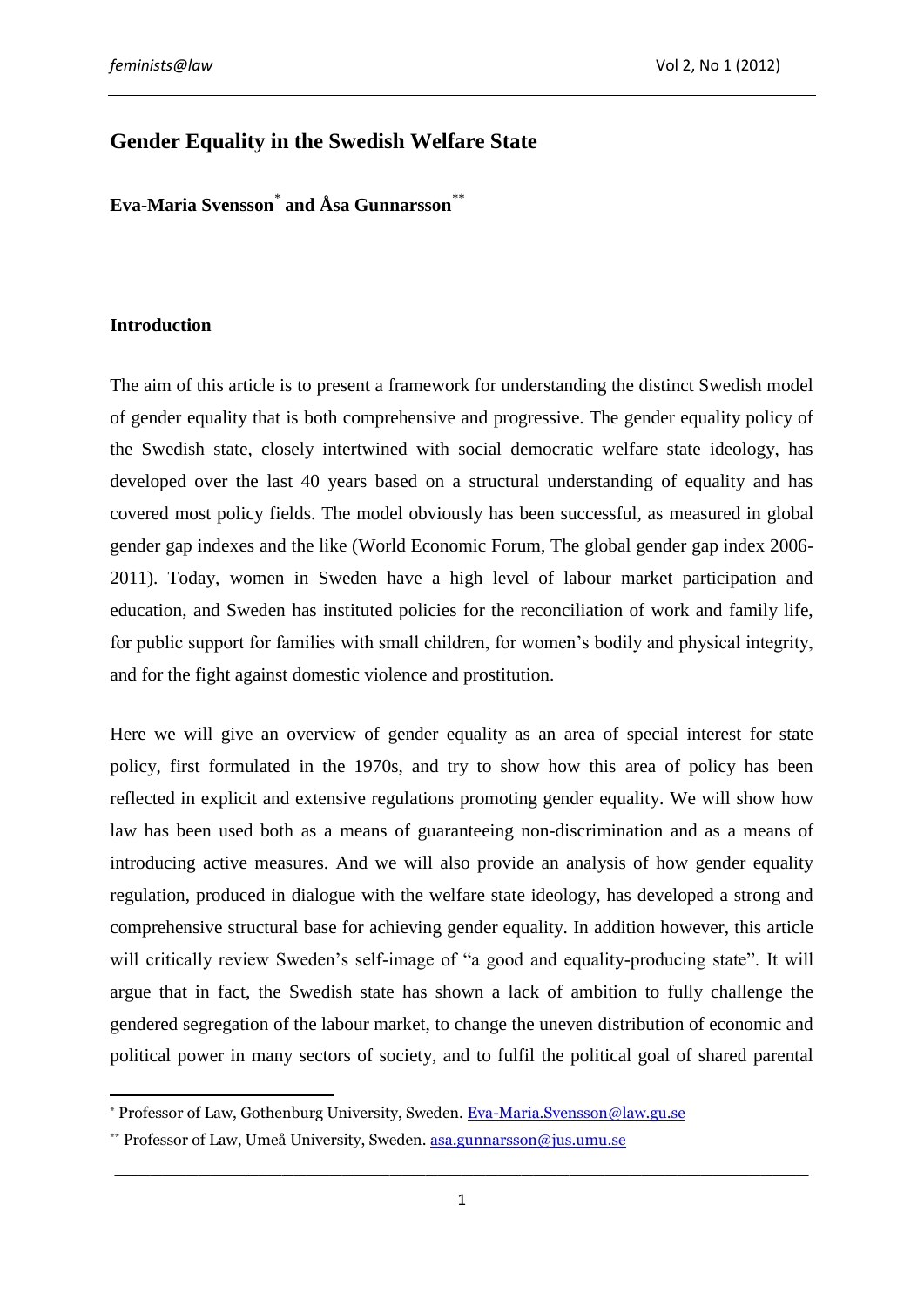responsibilities. We will critically examine those gender-biased discriminatory practices embedded in the Swedish model, particularly in the case of specific social groups such as single mothers and migrant women.

Finally, we will explore the changes to gender equality policy brought about by Sweden's membership of the European Union; for example, the increasing focus on individual rights and anti-discrimination strategies coupled with the decreasing concern about the structural patterns of gender inequalities.

#### **Gender equality policy and welfare state ideology**

The representation of the Swedish state as a form of state feminism, or at least as a womenfriendly welfare state, has its roots in how it has actively advanced women's interests. Empirical evidence reinforces this image, an image encouraged not least by feminist scholars who have valued and supported extensive programs providing: welfare for women, families and children; measures to increase female participation in the labour market; and, gender mainstreaming in policy making. A prominent characteristic of the Swedish model is truly the fact that gender equality policy is closely intertwined with the Swedish welfare state ideology. In the formation of the welfare state gender equality has been a major concern in many welfare reforms, and has been particularly important in those reforms oriented to the labour market (Hernes 1987; Sainsbury 1996; Bradley 1996; Bergquist et al. 1999). By promoting a socially egalitarian citizenship based on notions of solidarity and redistributive social justice the Swedish social democratic welfare state has had a comparatively high degree of universalism regarding social benefits (Kautto et al. 2001 and SOU 2000:83; Gunnarsson et al. 2004). General services and benefits available for eligible residents are the most inclusive part of Swedish social citizenship, in contrast to earnings-related social insurance benefits (Sainsbury 1996, 1999; Gunnarsson 2007). Flat-rate benefits for households with children, such as the child allowance, health and childcare services and means-tested benefits, such as the housing allowance, have had a significant redistributive effect in favour of women (Skatteverket 2007:2; Prop. 2009/10:1). However, although gender equality has been a major concern in many welfare reforms, it has been particularly so in those oriented at the labour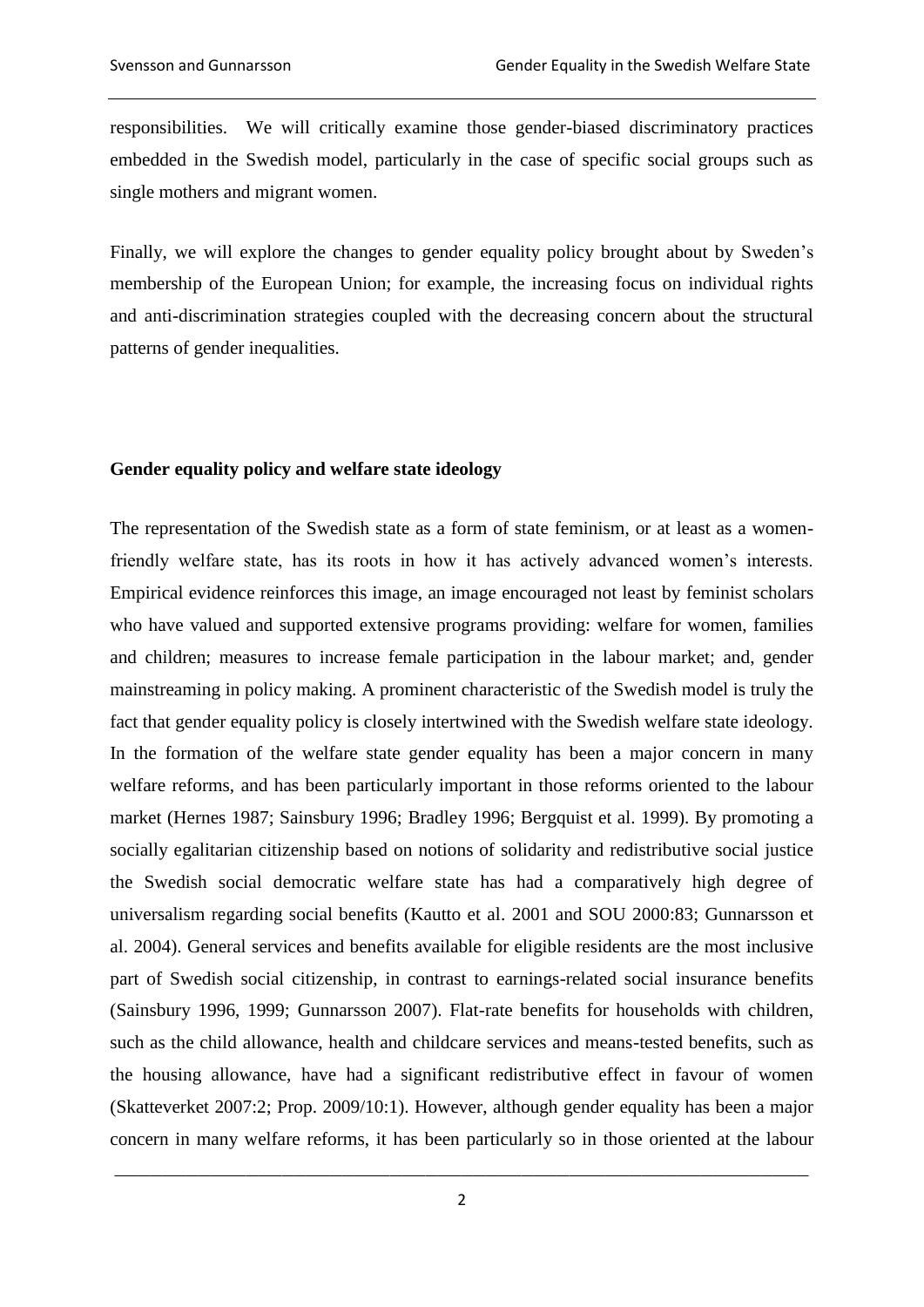market (Hernes 1987; Sainsbury 1996; Bradley 1996; Bergquist et al. 1999). Employment strategies have acknowledged the significance of work in achieving economic independence and in earning the right to social security.

# *Workfare-oriented gender equality*

The idea of 'workfare' is at the core of the Swedish welfare state model that is based on an egalitarian ideology of social citizenship, and so also central to the policy of promoting gender equality. In contrast to a 'bread-winner' ideology, under the notion of 'workfare' men and women alike have been regarded as self-supporting individuals within a labour market in line with the ideal of a dual income-earner family ideology (Gunnarsson et al. 2004; Mannelqvist 2007; Pylkkänen 2009).

At an early stage of the welfare state project a combination strategy was developed to enable women to fulfil the responsibilities of care whilst pursuing their wish to be self-supporting. Radical reforms in the 1960s and 1970s addressed gender equality based on the narrow egalitarian idea of promoting married women's labour market participation (Gunnarsson and Stattin 2001; Gunnarsson et al. 2004; Pylkkänen 2009, 123-149). The combination strategy aimed to further encourage women to participate in the labour market, whilst facilitating married women to combine paid work with family life. It thereby became a driving force in the active integration of women into the public sphere of social citizenship. The abolition of joint taxation, together with progressive social reforms such as the introduction of publicly financed day care for children and sex neutral parental leave, also proved to be valuable additional incentives. Similarly, the sex neutral parental leave reform, coupled with generous parental leave insurance, was designed to stimulate fathers and mothers to share responsibility for their children on equal terms (Gunnarsson and Svensson 2009, 50).

This emphasis on the labour market was closely linked to an acknowledgement of the importance of the educational system in achieving gender equality. Education is generally seen as a means of changing gendered stereotypical choices, both within education itself, and in the pursuit of professional careers and possibilities within the job market. Indeed, the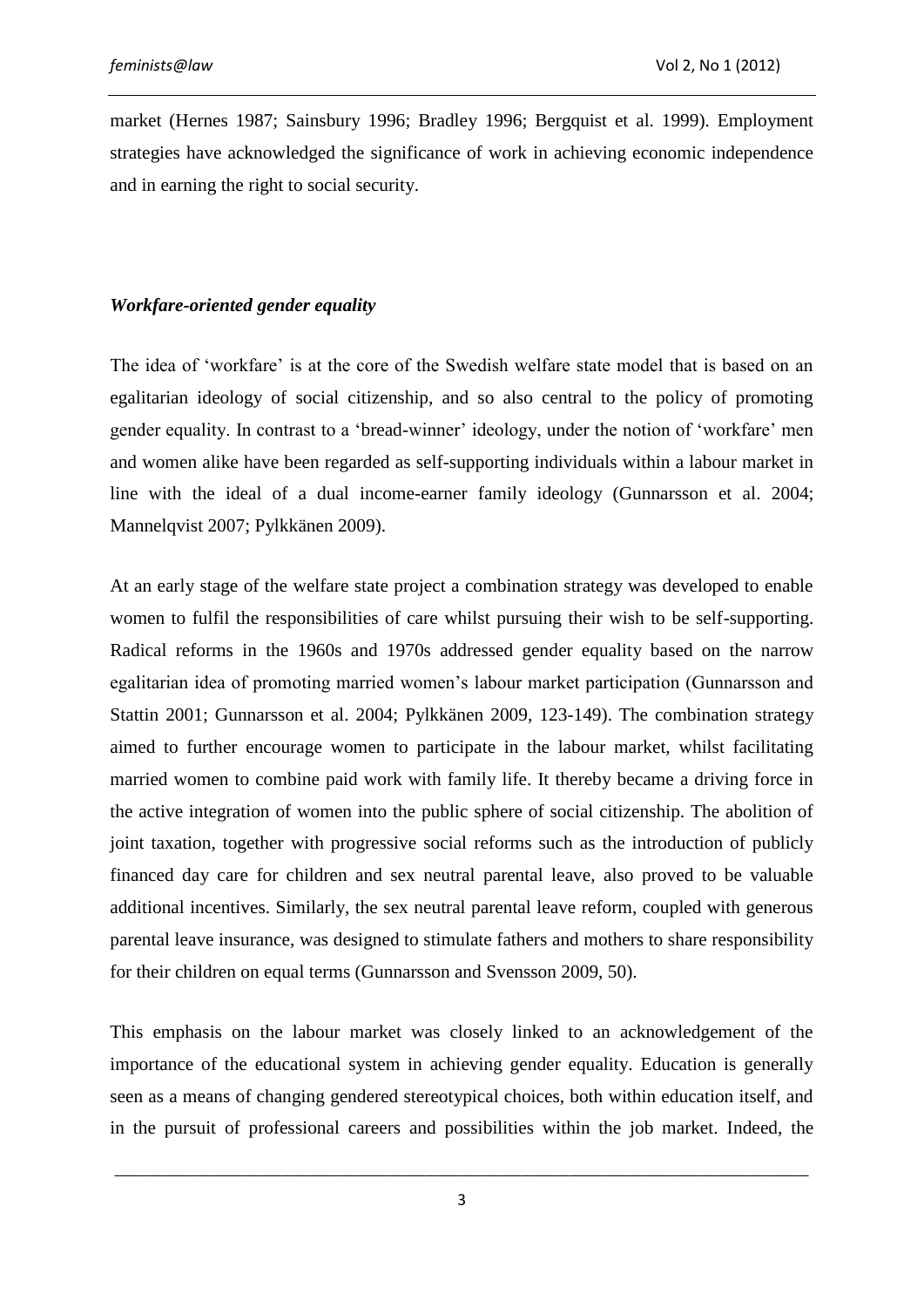democratic values that permeate much of educational theory and practice thoroughly embrace gender equality, so that schools as well as higher education institutions have long had an obligation to promote gender equality (Gunnarsson and Svensson 2009, 49).

## *From* **jämställdhet** *to gender mainstreaming*

The social differences between men and women came under increasing scrutiny in the 1960s and in response to political debate, much of it driven by the women's movement. A specific concept, *jämställdhet,* was introduced in politics to describe sex/gender equality. Its purpose was to visualize and focus on the lack of equality between the sexes. The then prime minister and chair of the Social Democratic party, Olof Palme launched this concept in two famous speeches at the national party conventions during the fall of 1972, and *jämställdhet* subsequently became institutionalised as an official area of governmental policy. Palme managed to thereby incorporate women's fight for equal opportunities as an integral part of the welfare objectives for the working class (Gunnarsson and Svensson 2009, 45).

*Jämställdhet* should be translated as either sex or gender equality, but has different connotations depending on context. In essence it embraces the specific equality between men and women, and no other form of equality such as that between social classes. Political rhetoric reserved the term equality (*jämlikhet*) to refer to the aim of achieving social justice for the working class. In this way the notion of *jämställdhet* avoided an association with unequal power and conflicts between work and capital with which the specific notion of *jämlikhet* was permeated. In fact the difference between *jämlikhet* and *jämställdhet* lies in the middle syllables, *lik* and *ställd.* The first signifies 'sameness' while the latter signifies position, i.e. 'side by side'. So by situating men and women as equals, side by side, *jämställdhet* paradoxically, at least at first, managed to 'iron out' the dimension of power in gender relations within the official, social democratic political agenda (Svensson 2001; Gunnarsson and Svensson 2009, 46).

The workfare oriented view of gender equality, which constructed gender inequalities as merely a problem suffered by females, was further expanded in 1990 when a Government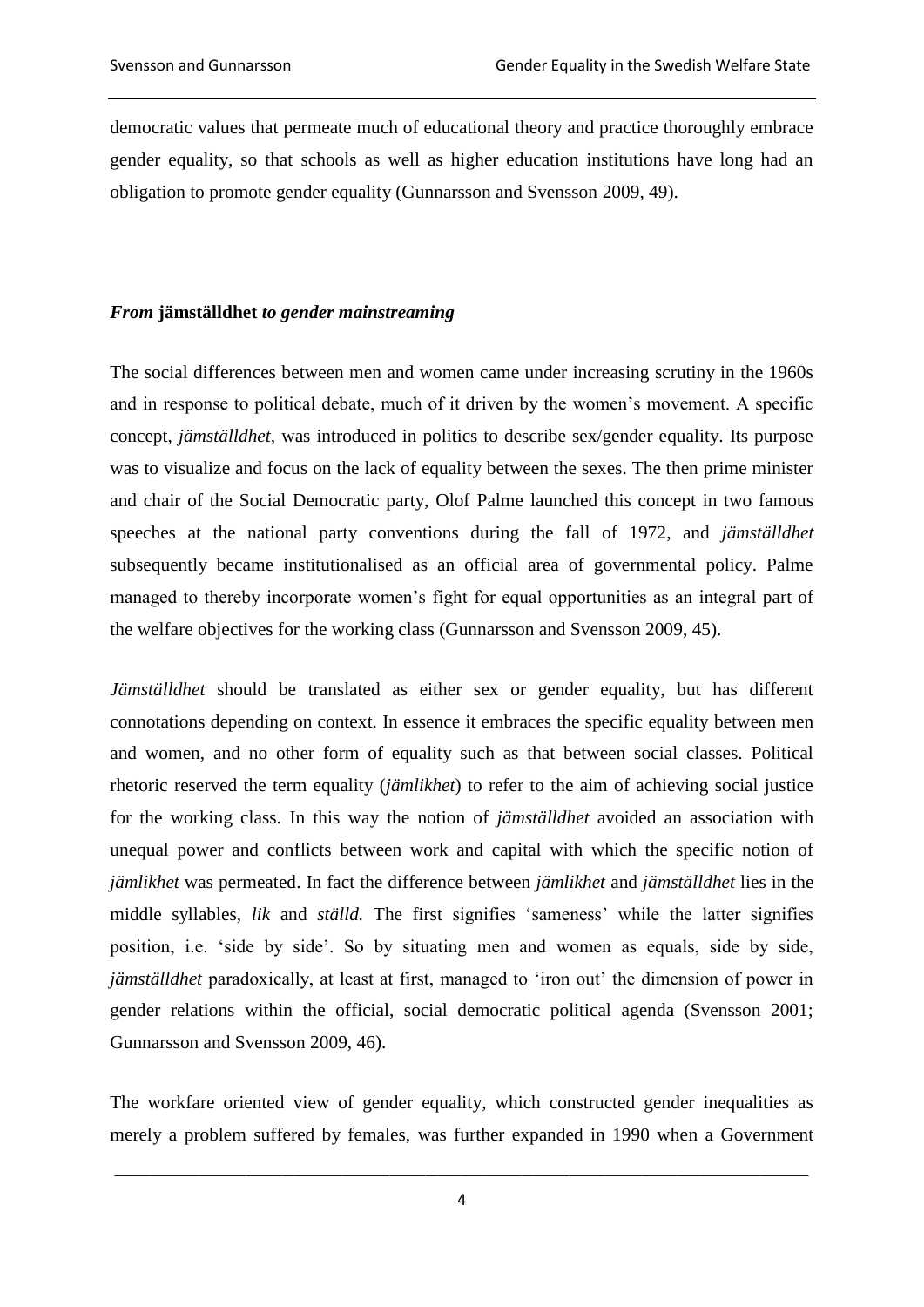Commission Report about democracy and power accepted a gender system analysis of the relationship between power and the social constructions of gender. During the following decade gender equality policy underwent a paradigmatic change, when the focus of the analysis of the power relations between genders switched from individuals to structures (Prop. 1993/94: 147; Gunnarsson and Svensson 2009, 53-60). The historian Yvonne Hirdman introduced gender system theory into the Commission Report (SOU 1990:44), explaining the relationship between men and women as a social system reflecting the division of power and responsibilities and how they had been structured over time within the Swedish welfare state. At the same time, empirical observations, identified the subordination of women as underpinning an organisational pattern in society long accepted as stable and as resting upon two principles: the separation of the male and the female; and, the use of the male as the benchmark. This pattern was recognised as feeding a public/private division of male and female spheres of power and responsibility (SOU 1990:44; Gunnarsson and Svensson 2009, 137).

Hirdman's system analysis described changes in gender relations over time as renegotiations of gendered "contracts". Hence the 'housewife contract', established after the Second World War, was replaced in the 1960s by a 'gender equality' contract whereby the idea of equality was built upon the notion of self-supporting individuals operating within the welfare state. As a consequence, although the social security system was constructed on the ideal of a dual earner family, the principle of segregation between male and female in public life was barely affected. According to Hirdman, by defining gender equality on the basis of economic independence the Swedish welfare state turned the remaining unequal power relations between men and women into a social problem. The lower social and economic status of women came to be defined as a matter of women's lack of resources, i.e. as a matter of substantive inequality, though this tended to exclude questions concerning agency and participation (Hirdman in SOU 1990:44, Chapter 3; Svensson 2001; Wennberg 2008, 336- 344).

The power dimensions in social citizenship and gender equality that Hirdman revealed had an important impact on the gender policies which emerged at the beginning of the 1990s. Thus the Government Bill on gender equality policy identified the need to address unequal power relations between men and women at both the individual and structural levels. Now, instead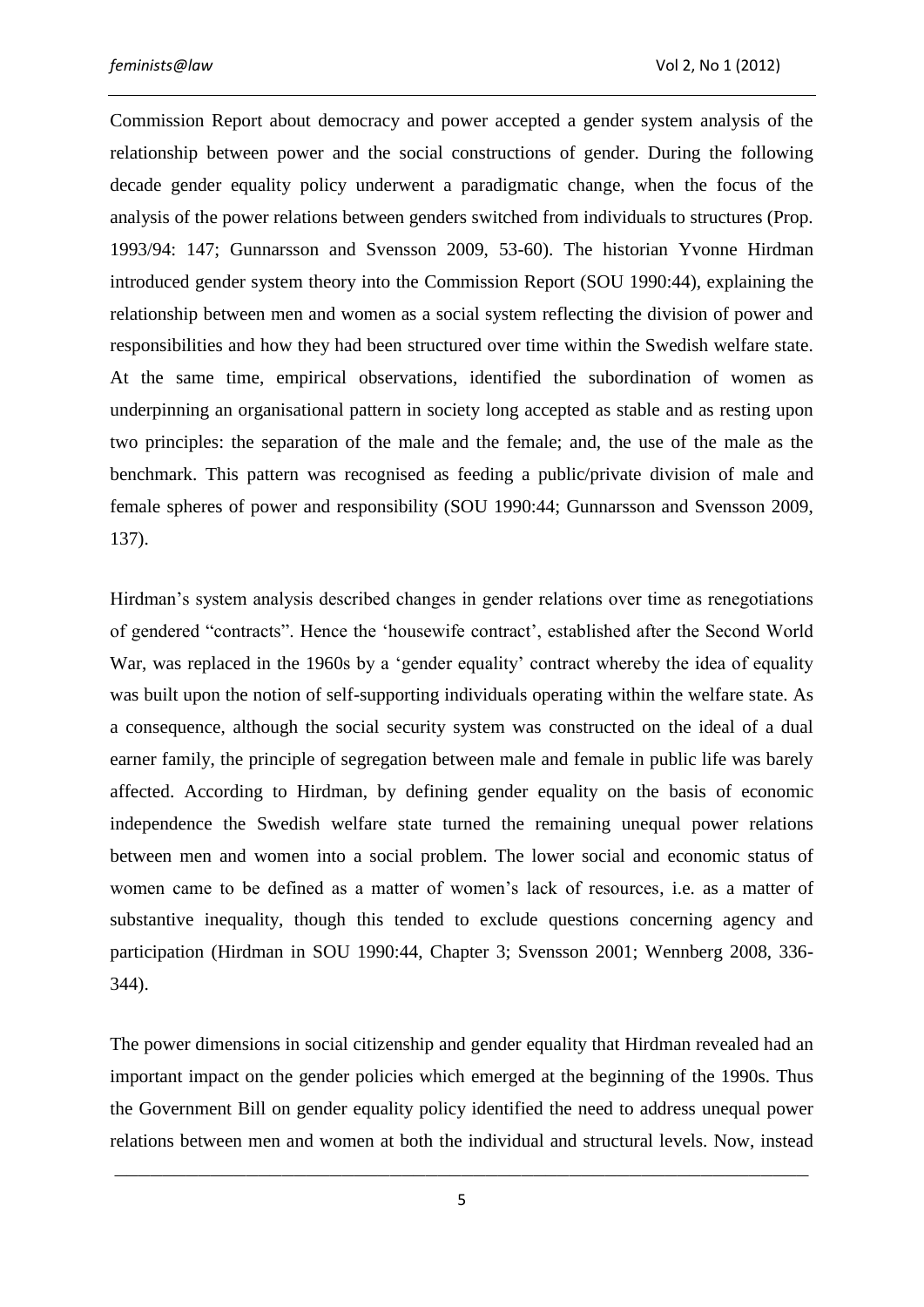of regarding a lack of social resources as the only cause of women's subordination, democracy and the need for proactive measures to be incorporated into law and policies also became a part of the political project. Not only equal rights, but responsibilities and opportunities for men and women in all areas of life came to represent the ideal norm for gender policies. Gender equality became a matter of substantive equality or equality of outcome both in the labour market and in domestic care work (Prop. 1993/94: 147; Wennberg 2008, 338; Gunnarsson and Svensson 2009, 52-53).

Gender mainstreaming, the strategy for integrating gender equality into every area of government policies, which was adopted in Sweden in 1994, internationally in 1995 through the Beijing Action Plan, and in the EU in 1999, has proven to be a powerful force, at least at the policy level. Gender mainstreaming in policy making is legally manifested in an ordinance<sup>1</sup> for all Government commissions and inquiries to consider the consequences for gender equality in their proposals, and in an ordinance for all public statistics to be sexsegregated.<sup>2</sup> There are also documents of a soft law character that guide the work of public authorities in the mainstreaming of gender equality.<sup>3</sup>

The most recent parliamentary reform of gender equality policy in 2006 changed the expression of the overall objective from one of equal rights, responsibilities and opportunities for men and women, to a statement that women and men should have the same power to shape society and their own lives. The same rights, opportunities and responsibilities are now seen as preconditions for achieving this objective (Prop. 2005/06:155). The new formulation embodies the recognition of the need to see differences between individuals and groups, and is supposed to be implemented in all policy areas. To this end four sub-objectives were launched, and although in 2008 they were largely abandoned by the government, they still give a good indication of the direction of government policy (Skr. 2011/12:3).

The first concerned the equal distribution of power and influence. It expressed the view that men and women should have equal opportunities to become active citizens and participate in

 $\overline{a}$ <sup>1</sup> 15§ Kommittéförordningen (SFS 1998:1474).

<sup>2</sup> 14§ Förordning (SFS 2001:100) om den officiella statistiken.

<sup>3</sup> Ds 2001:64 and PM 2005-06-20 Näringsdepartementet.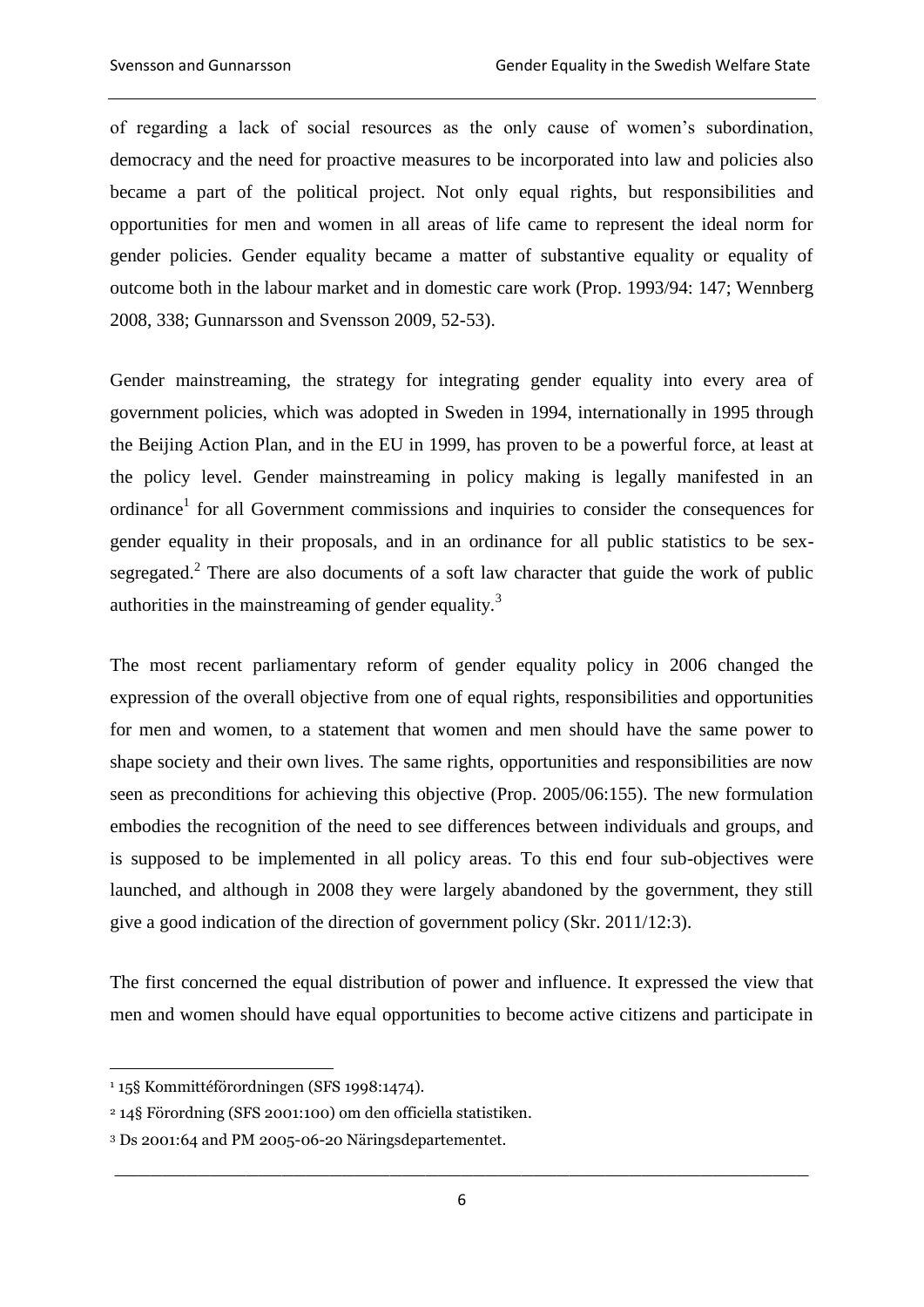decision making. The second concerned economic equality. Central to this was the idea of having equal opportunities to access education and paid work as a means of attaining economic independence. The third was about equal responsibility and the sharing of unpaid domestic and care work, whilst the final objective 'declares' an end to men's violence against women and the right to physical integrity for both young and old. All four sub-objectives entailed both formal rights and substantive rights, with the latter implying the state's responsibility to be active in achieving equality of outcome (Prop. 2005/06:155; Wennberg 2008, 339-343; Gunnarsson and Svensson 2009, 57-59).

### **Gender equality regulation in law**

The Swedish model of comprehensive gender equality policy is reflected in extensive regulations covering many aspects of social life - though not all these regulations are the result of national policies. There are several layers of gender equality principles, codified in human rights instruments, in the Treaty on European Union (TEU) and in the Swedish constitution. Gender equality regulations have reflected this multitude of influences from different legal cultures and legislative powers. Some are constructed as legal rules within liberal state-oriented anti-discrimination legislation. Others are rooted in the welfare state ideology with the aim of changing structural patterns of sex and gender discrimination. Here the law provides regulations about positive discrimination and 'active measures', that is, regulations with the explicit purpose of promoting gender equality (Svensson 2005; Gunnarsson and Svensson 2009, 63, 76).

One should also bear in mind that the term 'gender equality regulation' covers sex neutrality, gender neutrality and sex or gender-sensitive regulation. Sex neutrality remains the main objective behind all gender equality regulation, with anti-discrimination regulation being based very much on this view. Gender-neutral legislation holds various kinds of behaviour in equal position, no matter who performs the act in question. And a rule can be understood as sex or gender sensitive when its starting-point is the relevance of sex or gender, as for example, with the prohibition of the purchase of sex.

The first Sex Equality Act with anti-discrimination rules was enacted in 1980, partly influenced by a focus on anti-discrimination in EU, and has been since strengthened. On the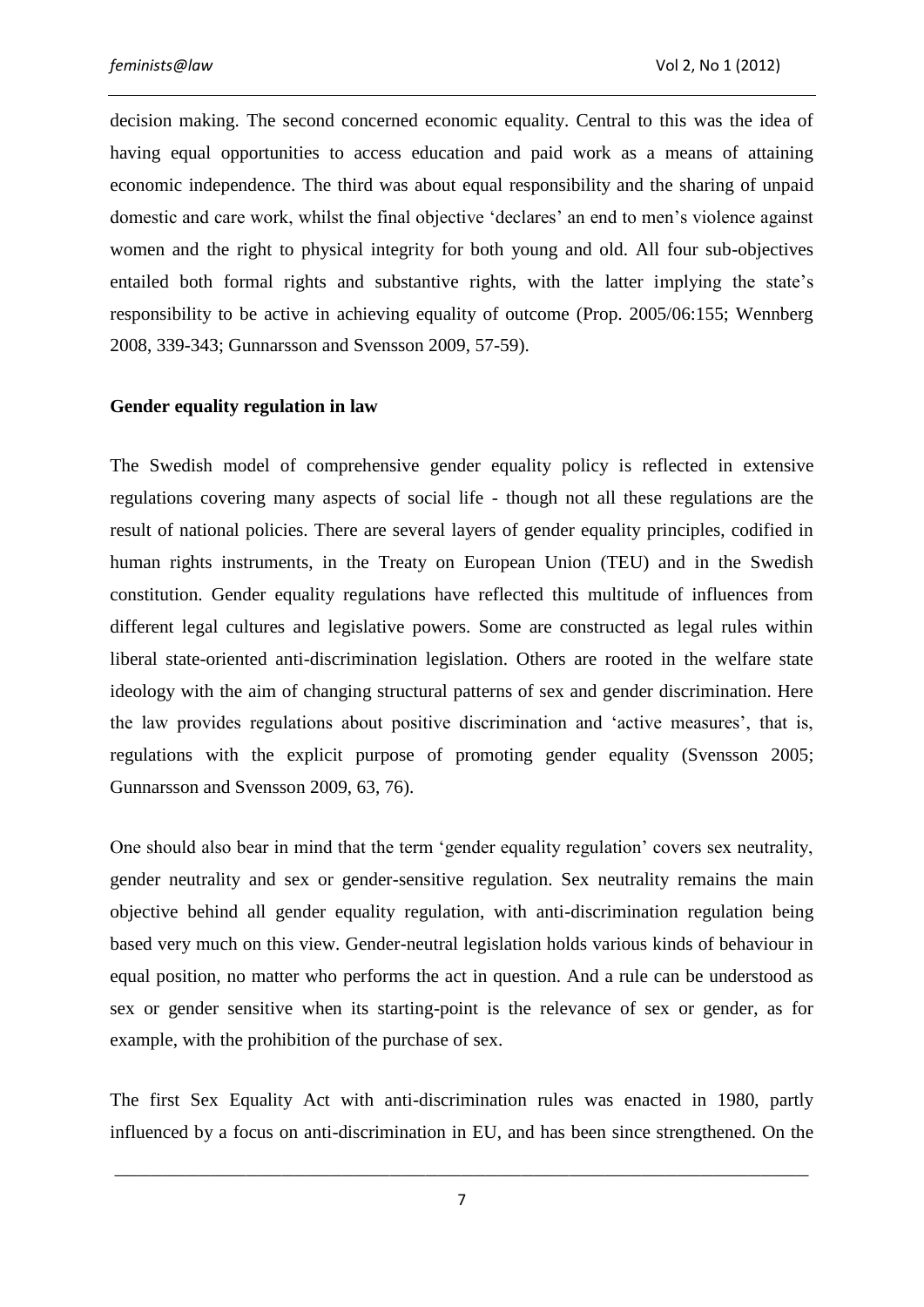other hand, the dual-earner workfare ideology introduced in Sweden much earlier is now an important part of the target for full employment in the Lisbon Strategy, an EU policy that reflects the challenges faced by European welfare economies in finding a future solution for the care of children and the elderly.

# *Constitutional principles*

The regulations emerging from gender equality policy were initially based on a formal equality principle that the law should be sex neutral. This principle was codified in the constitution in 1976, together with the recognition of possible exceptions for specific rules aimed at improving equality (Svensson 2001). The sex-neutral, formal equality rule formed the general rule, with exceptions being used in rare cases. Over time, additional rules were adopted with the aim at achieving equality. In Sweden these rules followed the European Union anti-discrimination provisions and some proactive measures. On some issues however, Sweden took a different path, for example in regards to understanding the purchase of sex and the importance of shared parental leave (Gunnarsson and Svensson 2009, 64-69).

In Sweden, the formal sex equality principle in the Swedish constitution has still not fully been adjusted to the equality regulation of the TEU (SOU 2007:67). Since the late 1990s the formal sex equality principle has, as in the rest of the EU, been replaced by a substantive, or *de facto*, gender equality principle. Sweden is bound to the substantive principle expressed in TEU and it has other regulations explicitly based on a substantive principle. Its gender equality regulation therefore covers both formal (sex) neutrality and substantive (gender) equality principles – embodying a mixture of anti-discriminatory and equal opportunity sex equality regulations, plus others aimed at promoting structural gender equality. But when formal equality clashes with active structural measures the legal system seems to prefer formality (Gunnarsson and Svensson 2009, 64-69).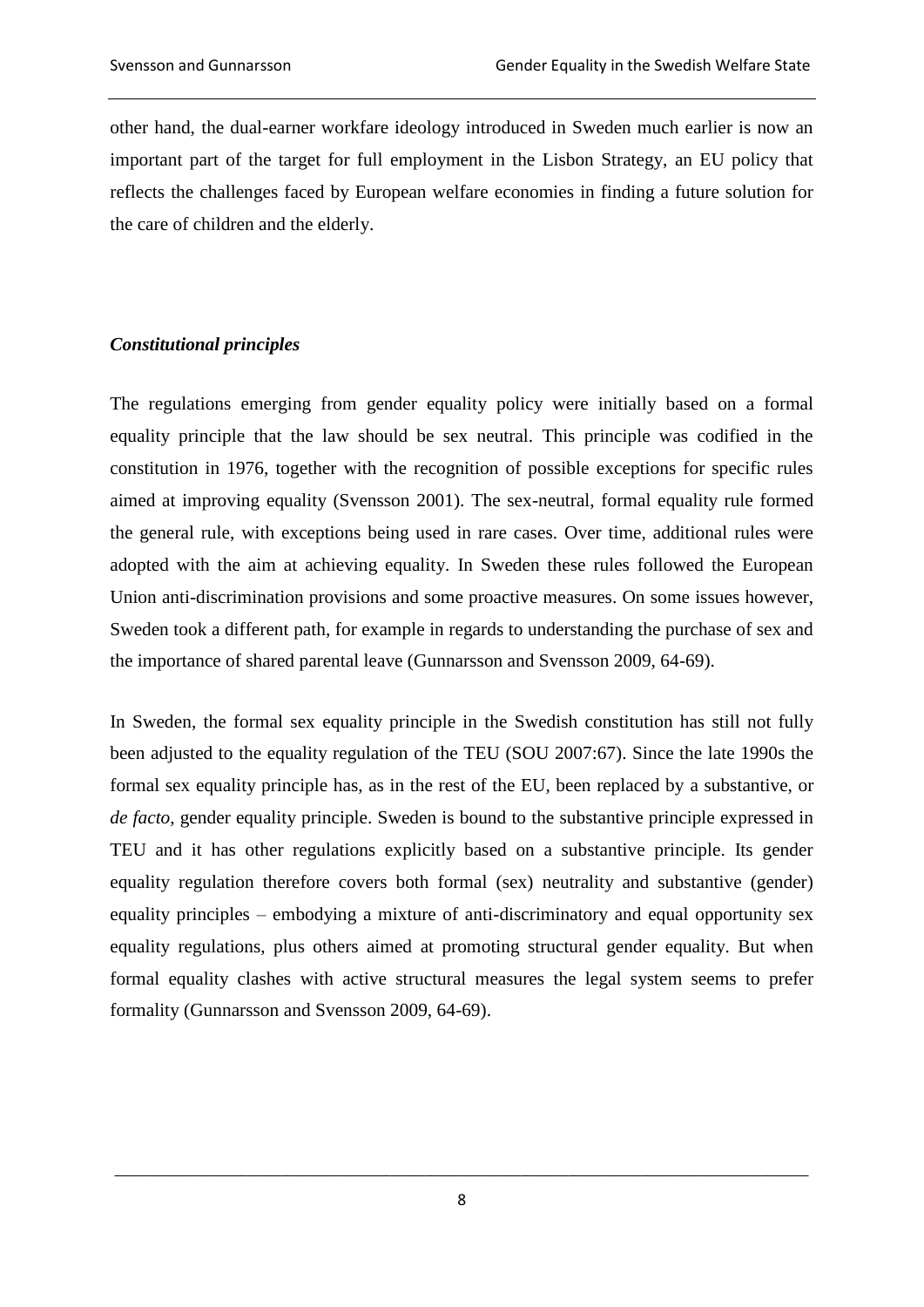# *Equal opportunities and anti-discrimination*

Gender equality was initially understood as a question of equal opportunities, which according to the Swedish model is supposed to be achieved through economic independence and individuals supporting themselves. The first regulation regarding equal opportunities was the Sex Equality Act, adopted in 1980, and which only applied to working life. Additionally, access to education was also seen as an important issue and regulation about gender equality in education was added in the 1980s (Gunnarsson and Svensson 2009, 70-71).

The Sex Equality Act, which introduced a new authority, the Gender Equality Ombudsman, contained two sets of provisions. The one, concerned with the prohibition of sex discrimination, targeted discrimination at the individual level. The other was directed at active measures to promote sex equality in the workplace and addressed structural discriminatory practices. Both have been subsequently strengthened over time following changes in EU antidiscrimination legislation. The Sex Equality Act was incorporated into a new general Discrimination Act from 2009, encompassing discrimination on the grounds of sex, transgender identity or expression, ethnicity, disability, sexual orientation and age. Although one purpose was to reinforce the protection against discrimination and the active measures, there has been some weakening of the law in regard to sex (SOU 2006:22, 692). Yet at the same time, the objective of the Action Plan for a Gender Equal Working Life (Skr. 2008/09:198) has been to discourage gender stereotypical choices in education and professional careers in order to promote a less gender segregated working life, and to encourage men and women alike to start businesses.

The prohibition of discrimination and the implementation of active measures to achieve gender equality do not always sit comfortably with each other and when in conflict within the legal system it seems easier to hold to the former than the latter. This is well illustrated in the case in which an ordinance which obliged the use of affirmative action to improve the rate of employment for the under-represented sex among Swedish university professors was considered by the European Court of Justice (C-407/98). The Court regarded the ordinance as discriminatory because it judged it to be coercive to the advantage of women; this outcome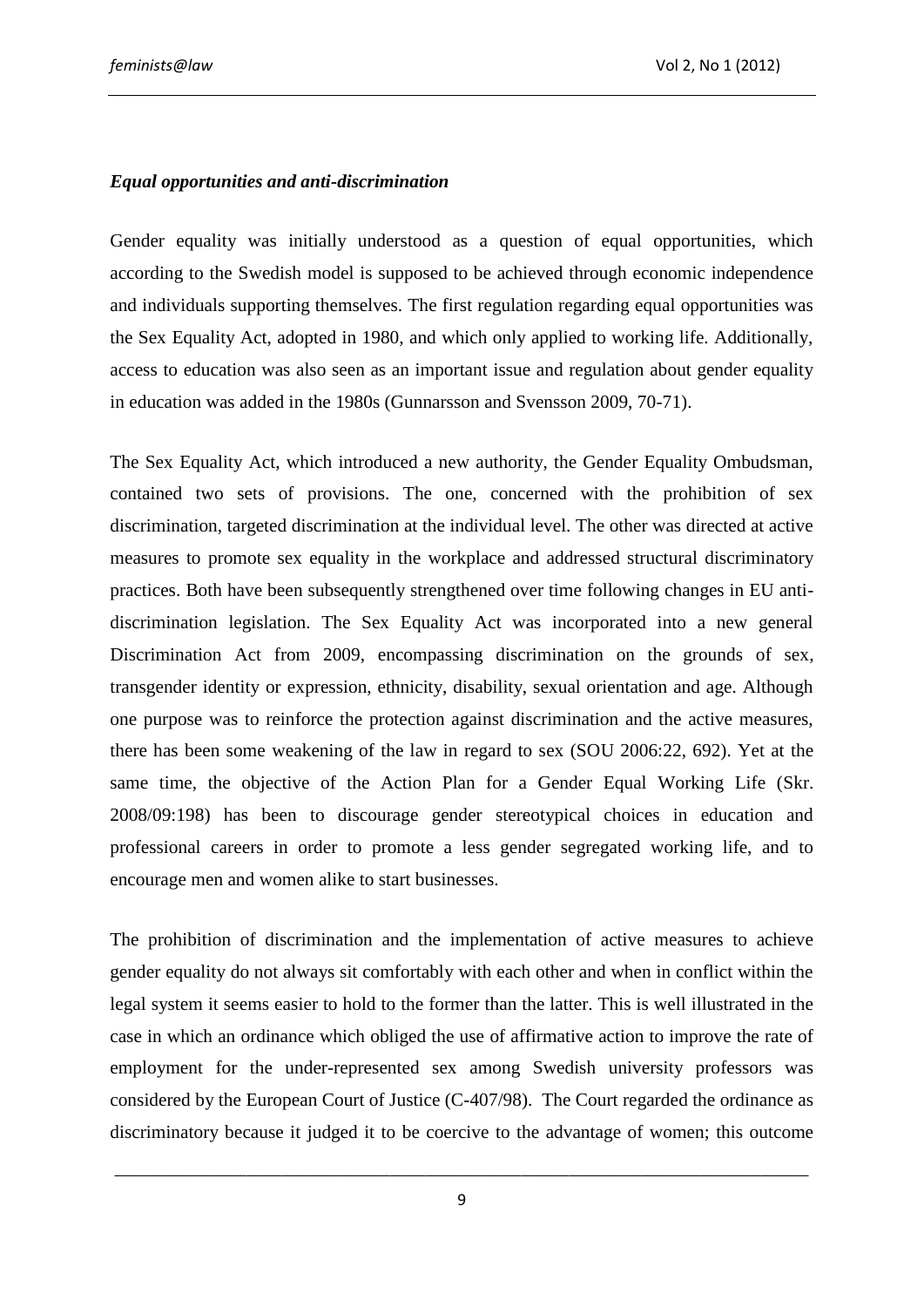following the practice elaborated in several previous cases (C-450/93, C-409/95, C-158/97). This tension between radical active measures and conservative passive guarantees of equal treatment operates at both a national and international level, and is a huge challenge to be overcome if gender equality is ever to be obtained.

On the surface, Sweden lives up to the standards of the Convention on the Elimination of All Forms of Discrimination Against Women (CEDAW) articulated in Article 2. The antidiscrimination main sub-objectives, along with the obligation for states to include the principle of the equality between the sexes in their constitutions or other legislation, have counterparts in the Swedish constitution. However, in contrast to the CEDAW, the Swedish main constitutional principle, is still formally sex neutral. Moreover, in 2002 this principle (incorporated since 1976 in Chapter 1 Article 2 Regeringsformen) was absorbed into a general principle against discrimination on the grounds of sex, colour, national or ethnic origin, language or religious inheritance, disability, sexual orientation, age or any other personal characteristics. The result is that currently the only sex-specific constitutional principle is the prohibition of discrimination against men and women in Chapter 2 Article 16 Regeringsformen, with a linked principle legitimising active measures in order to promote gender equality. The latter is formulated as an exception from the general, formal, principle against the discrimination of women or men (Gunnarsson and Svensson 2009, 67-68).

The Committee on the Elimination of All Forms of Discrimination Against Women expressed its concern about the Article 16 principle and called for an inquiry into Swedish constitutional law with the commitment to introduce a substantive gender equality principle.<sup>4</sup> The issue also has been discussed in a government report analysing the constitution from a sex/gender perspective (SOU 2007:67), which became a section of a comprehensive government report on the constitution (SOU 2008:125; Prop. 2009/10:80). Among several issues, it highlighted the need for an explicit substantive gender equality principle to be included in the constitution, and called for a discussion as to what a constitution built on gender equality would actually mean. Unfortunately, the only action taken in response to the 2008 report was to change the language of the constitution to one that is sex neutral. The other questions were not even discussed (SOU 2008:125; Prop. 2009/10:80).

 $\overline{a}$ <sup>4</sup> http://www2.ohchr.org/english/bodies/cedaw/docs/co/CEDAW.C.SWE.CO.7.pdf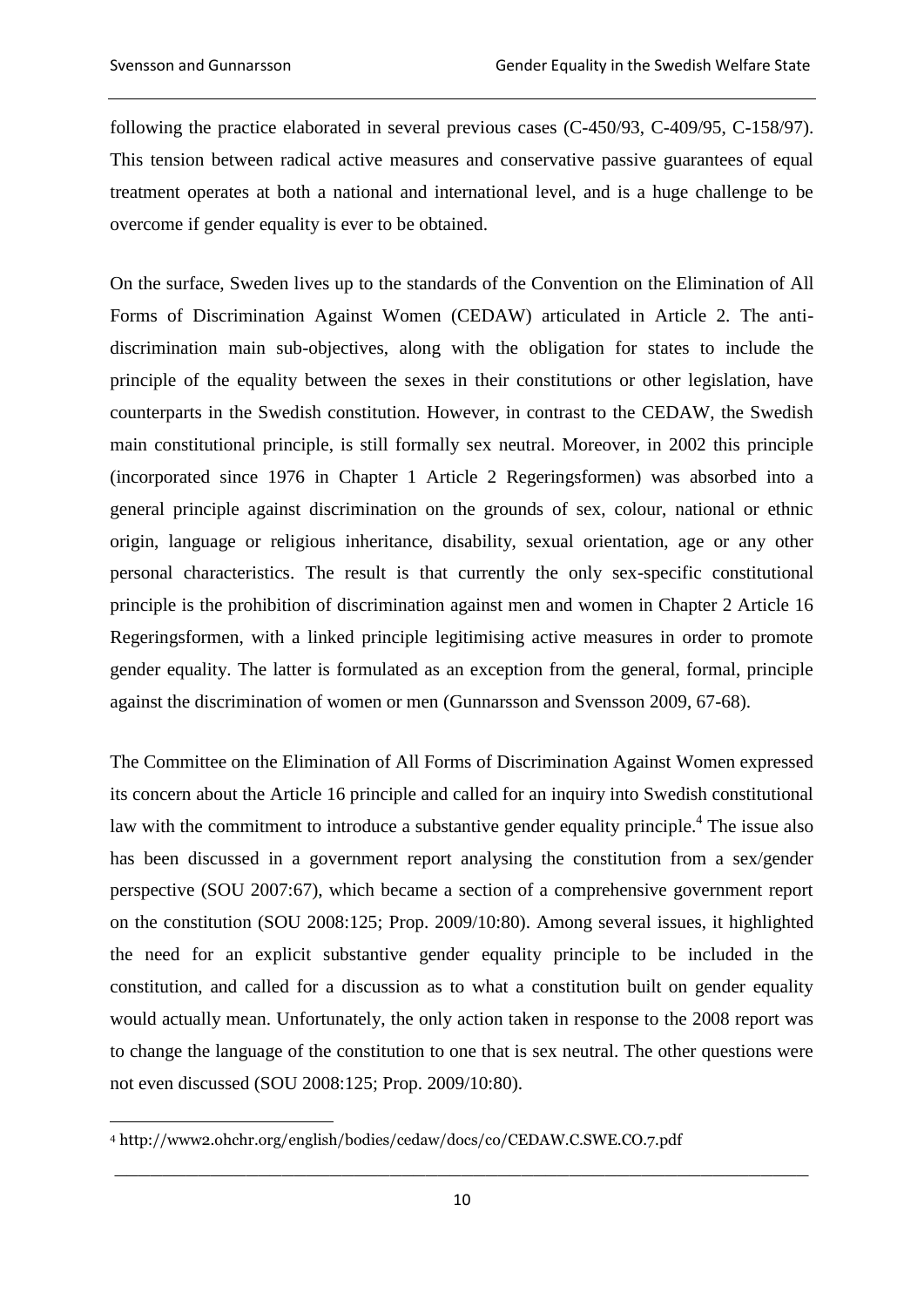The criticism raised by The Committee on the Elimination of All Forms of Discrimination Against Women may suggest a problem with the Swedish constitution, but the absence of an explicit constitutional legal principle of substantive gender equality in accordance with the principle in TEU can also be seen as representing a tension between two different legal traditions. These traditions are: the liberal rights tradition focusing on anti-discrimination (visible in the first section of the Sex Equality Act), and the social democratic or communal tradition of the Nordic welfare state model, which focuses on structural inequalities (visible in the second section of the Sex Equality Act) (Pylkkänen 2007, 2009; Svensson 2006). In the context of human rights the emphasis on personal autonomy and self-determination has constructed the notion of discrimination as an obstacle to equal opportunities. However, even though Sweden also recognises anti-discrimination as one method for achieving equal opportunities, its tradition of egalitarian social citizenship focuses more on social institutions and structures than on individual rights. In other words, the Swedish welfare state model demands equality of *outcome* rather than equality of opportunity. In the Nordic welfare context, equality between men and women has, according to Pylkkänen, been understood as a redistribution issue, whereas the 1990s' shift towards a framework of increasing human rights signifies an emphasis on recognition (Pylkkänen 2007). Liberal tendencies are growing in importance, partly at the cost of Nordic communal ideologies. However, it is also true that CEDAW promotes some substantive equality, which opens the way for pro-active positive measures, sanctions and monitoring (Pylkkänen 2009, 201-212).

The tensions between the two ideologies, the liberal and the communal, are even more obvious in the EU law framework, designed for welfare economies influenced by neoliberalism (Pylkkänen 2009). Changes in the Nordic arena are related to both the global strengthening of the discourse of human rights and to the membership of the EU with its individual anti-discrimination law. The general gender-equality objective of the European Union and the mainstreaming principle (Article 8 TEU) are adjusted to the objectives of the internal market and constitute a formal approach to equal opportunities for individuals on the labour market (Carlson 2007).

EU law is implemented in Swedish law in a context in which redistributive policies, rather than anti-discrimination regulation, have probably had more effect on gender equality.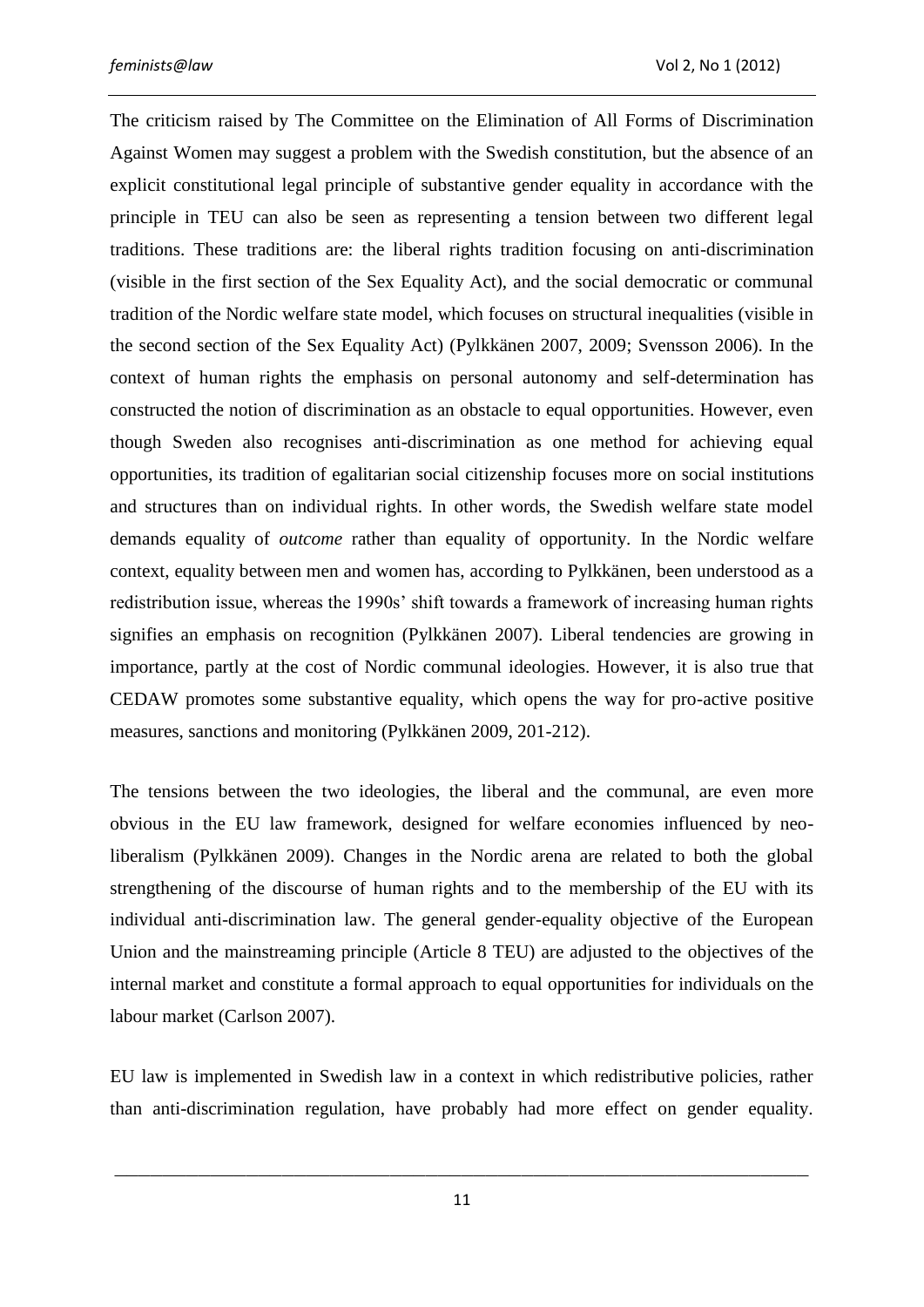European Union anti-discrimination laws<sup>5</sup> have been incorporated into the Discrimination Act (SFS 2008:567). Originally conceived of as a sex issue in the 1970s, discrimination now covers many more grounds. In total, six forms of discrimination are protected in the 2009 Discrimination Act, which consolidated seven former Acts dealing with discrimination.

#### **Active measures**

Active measures i.e. regulations with the explicit purpose of promoting gender equality, are known as 'affirmative action' in the US, and in a EU context are referred to as 'preferential treatment', 'positive action' or 'positive discrimination' (Svensson 2005, Gunnarsson and Svensson 2009, 63, 76). They are often understood as restricted to a situation where a less or equally qualified individual who belongs to an under-represented or otherwise disadvantaged group is given precedence over another individual who does not belong to this group. In Sweden, active measures cover preferential treatment (affirmative action and quotas), as well as parental leave insurance, joint custody, prohibition of purchase of sexual services, gross violations of a woman's integrity, and quotas. Together they demonstrate how the law might be used as a tool to achieve gender equality in areas which are crucial in changing society in accordance with the structural understanding of gender equality as expressed through gender system theory. Specific measures can relate to almost all aspects of life, including employment, education, child-care, violence, sexuality, and the division of power in the spheres of politics and business.

# *Affirmative action and quotas*

 $\overline{a}$ 

Affirmative action in an EU context means giving priority or advantages to a person in order to change an unequal situation, and so can be used only for as long as the situation is judged to be unequal (Lerwall 2001, 342). As such it provides an exception to the general, formal constitutional prohibition of discrimination. Already under the Sex Equality Act of 1980

<sup>5</sup> TEU (*Official Journal C 115 of 9 May 2008)* and the "Recast Directive" 2006/54/EC.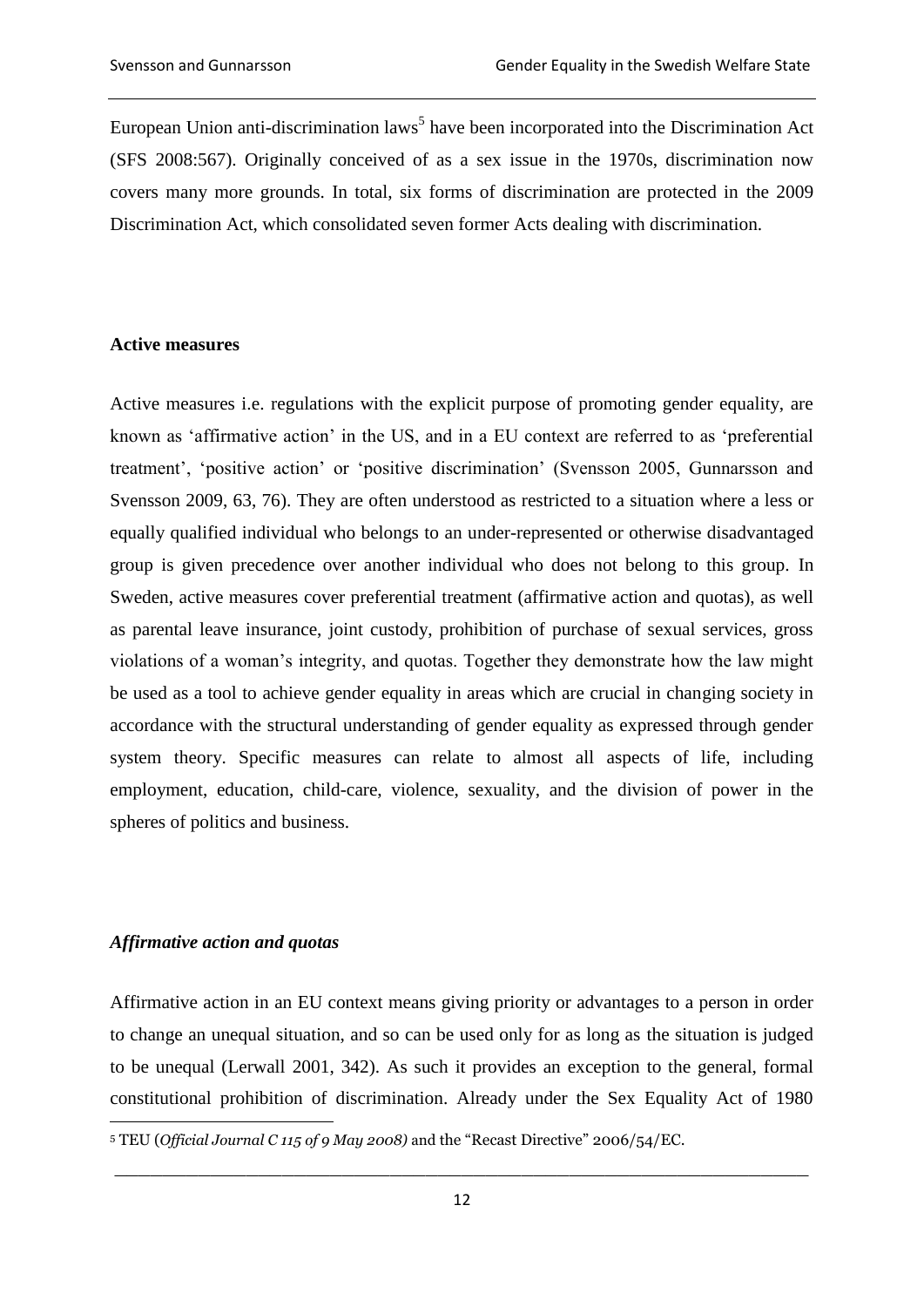provisions on affirmative action allowed employers to choose a person of the less represented sex with equal or almost equal merits over a person of the over-represented sex. This was seen as an objective criterion provided that it was in line with the overarching plan to achieve gender equality in the workplace (Bondestam 1999, Gunnarsson and Svensson 2009, 81).

Over the last few years affirmative action has been widely criticised in relation to employment contracts as well as in regards to educational admissions procedures, both in EU and in Sweden. Its use in employment contracts based on former Swedish legislation in the 1990s was restricted through the decision of the European Court of Justice, as mentioned previously (C-407/98). The aim of the progressive legislation in question was to increase the percentage of female professors in the universities, though just one professor (out of 31) was appointed with the help of affirmative action (Jordansson 1999). Even though the ECJ established the legality of the possibility of using affirmative action, it rejected the *obligation* to do so. In the EU as well as in Sweden there is a seeming reluctance to use this means (Gunnarsson and Svensson 2009, 198).

In the Swedish context, quotas for equal representation in institutions, such as corporate boards and public authorities, have mostly been used in political rhetoric and not as a legislative measure. The political parties have been very keen to propose (almost) as many women as men for election, and the level of representation of women in Swedish politics is high compared to other countries. In other areas, it has been more controversial. For example, quotas have been used in the education system, but the possibility of using quotas or affirmative action in the admissions process for higher education has been closed since  $1<sup>st</sup>$  of August  $2010$ .<sup>6</sup> The most controversial issue today however, is the use of quotas in the context of the gender composition of corporate boards. Norway has enacted such legislation, but Sweden has not. A proposition to this effect was put forward in 2006 but it was not processed further (Ds 2006:11). However, the issue is still being debated.

 $\overline{a}$ 

<sup>6</sup> Higher Education Ordinance SFS 1993:100 chapter 7 section 12.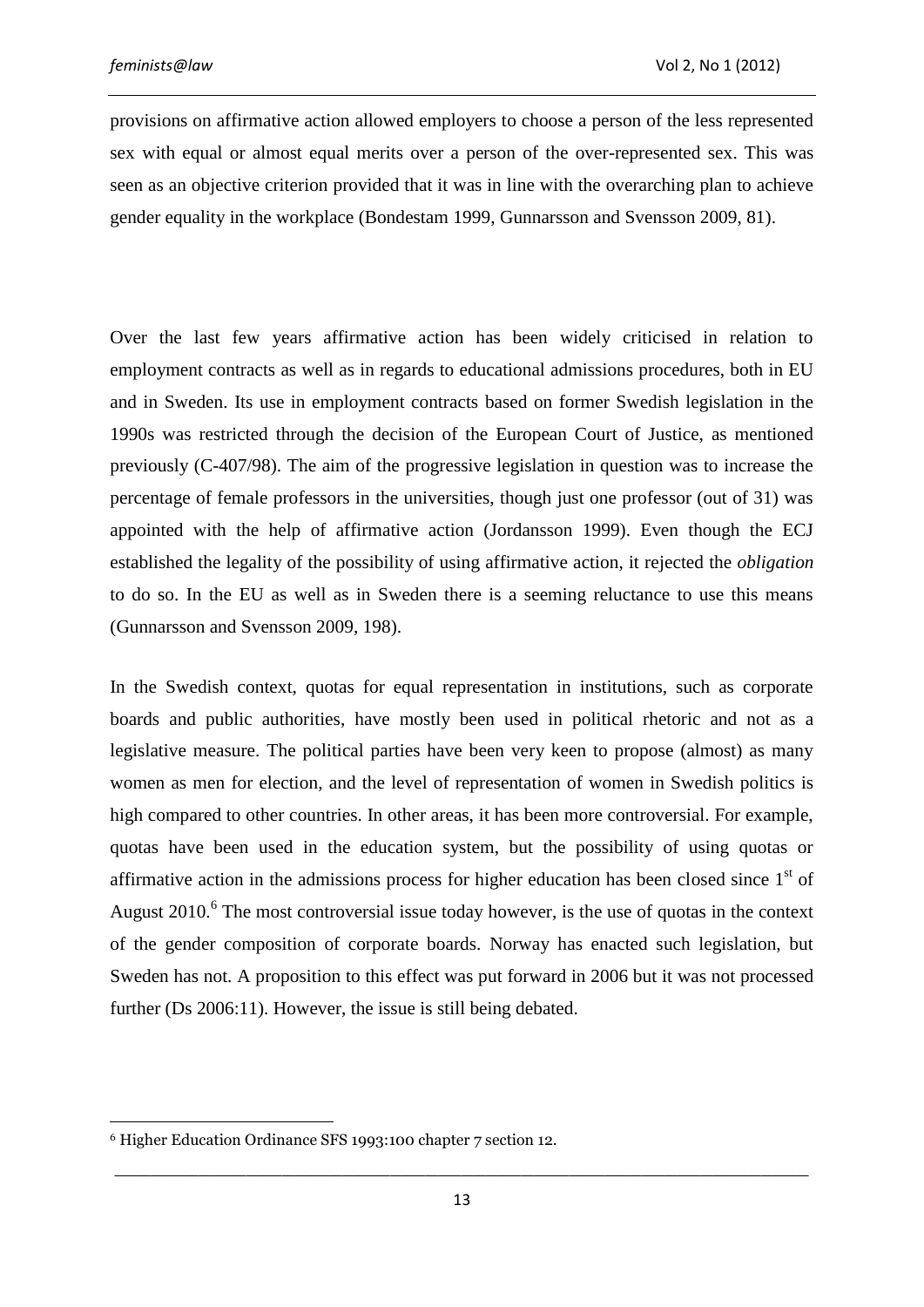#### *Individualisation of parental leave insurance*

Equal sharing of parental responsibility was one of the four sub-objectives of gender equality policy. Parental leave insurance gives both parents the same legal right to paid parental leave. When the sex neutral reform was introduced in the 1970s, the goal was to improve gender equality, based on the belief that both parents should wish to combine work and care of small children. Furthermore, the ideology of self-supporting individuals and benefits tied to earned income also requires parents to work (SOU 1947:46). This conception of parents as free agents, equal both in regards to the obligation to contribute support, care and money to the family and in regards their activity in the labour market turned out to be at odds with reality. Women have been claiming the right to parental leave much more often than men (TemaNord 2010:595). So in order to encourage fathers to take more responsibility for the care of their small children a new regulation was introduced in 1995. This reform gave, in a sex neutral fashion, mothers and fathers 30 days each of parental leave, which could not be transferred to the other parent. By increasing fathers' responsibilities for caring for their children, the reform was expected to reduce the "family obstacles" to women's participation in the labour market, whilst measures to increase father's involvement in the upbringing and care of their children were declared to be a state responsibility (Prop. 1993/94:147, 17 and 66-70). Furthermore, since 2002 the number of non-transferable parental leave days for each parent has been increased to 60 (Prop. 2001/02:44). This individualisation has resulted in men taking up a greater part of the total amount, however not much more than the non-transferable part. Men took 12.4 % of the total parental leave days in 2000, and 22.3 % of the days in 2009 (Official statistics from Försäkringskassan, 2009).

### *Joint custody*

Even if fathers take more part in the care of children today than they have previously, women still bear the major responsibility. Yet, despite this fact, the recognition of shared legal responsibility in the form of joint custody is considered a matter of course. Joint custody of a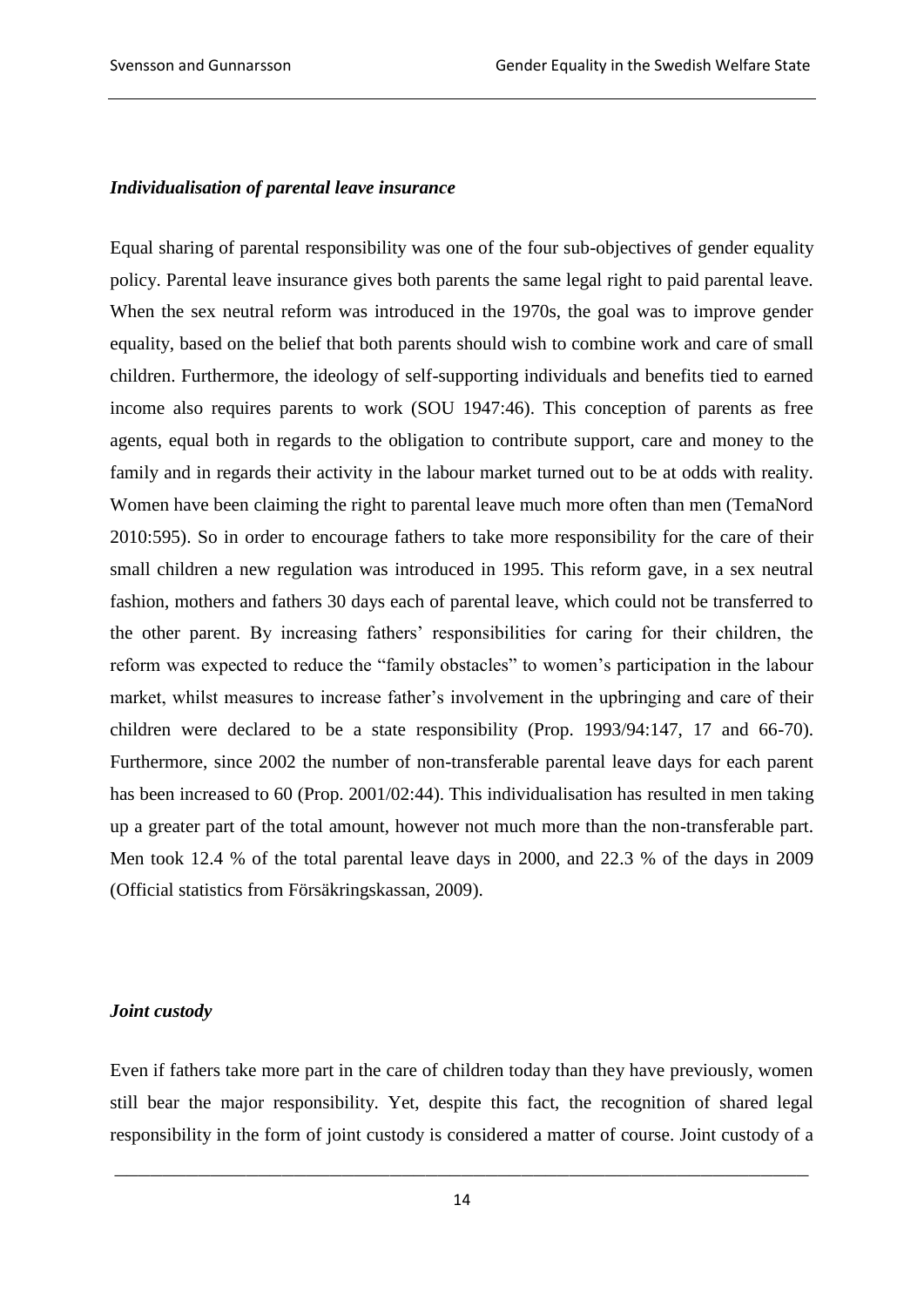child in the circumstance of parental separation was introduced as the main rule in 1998, even if one of the parents objected. The explicit reason is that it is in the best interest of the child, but some argue that it is rather in the interest of the parent who does not live with the child, who most often is the father. There is therefore a tension between the gender equality ideology, according to which the parents are supposed to share responsibility for the child, and the actual reality according to which children live with their mothers more than with their fathers. The official statistics from 2010 record single mothers as living with their children at least as twice as often as single fathers; and the more children, the bigger this difference (official statistics, www.scb.se). In addition, the wish to promote the father's concern and responsibility for the children in line with gender equality policy has sometimes resulted in children being forced to live with their fathers, regardless of whether they have been or continue to be violent towards them and/or the mother. This tendency of the courts to grant joint custody in cases where it was not obviously in the best interests of the child led to a change in the Parents Act in 2006, whereby the parents' willingness to cooperate was supposed to be considered and it became possible not to grant joint custody. The child's right to access to the parent not living with her/him, legally formulated as a right for the parent not living with the child, was also made conditional at the same time (Gunnarsson and Svensson 2009, 86-89).

### *Prohibition of purchase of sexual services*

The purchasing of sexual services does not occur as frequently in Sweden as in many other countries in the world. According to the preparatory works for the prohibition of the purchase of sexual services, this is due to several factors, notably the general welfare system, the progressive gender equality policy, and social measures directed at the sex market (Prop. 1997/98:55, 100-104).

The criminalisation of the purchaser of sexual services was unique to Sweden in 1999, and comprised a truly representative reform for the Swedish model. The underlying aim of the legislation was normative, namely that is should be socially unacceptable to buy sex, so that prohibiting such purchases would lead to the elimination, or at least, a significant reduction,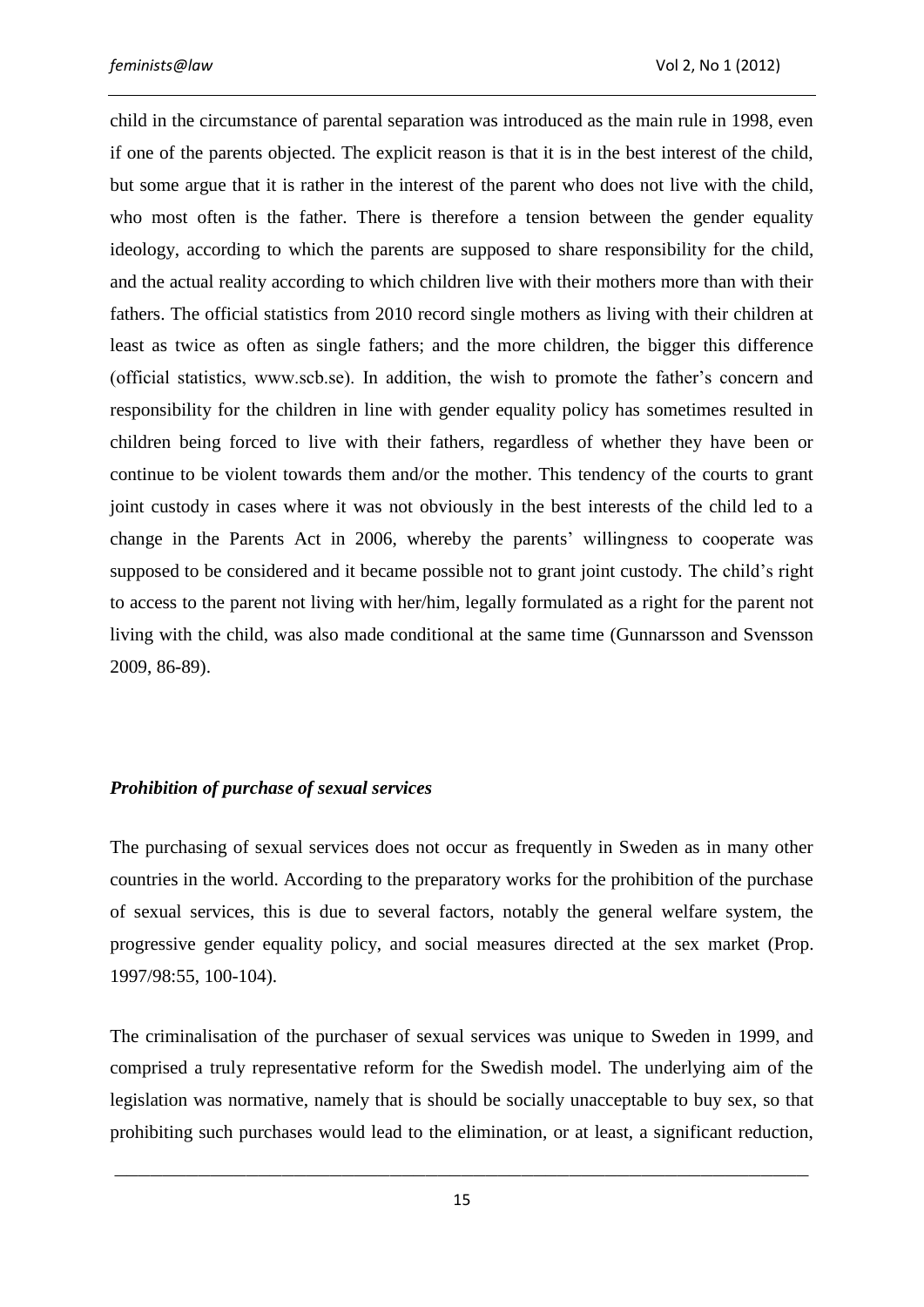in prostitution. With prostitution defined as an expression of an unequal relationship between men and women, as Åsa Yttergren (in this collection) shows, the reasoning was influenced both by gender equality and welfare policies. Furthermore, this reform in Sweden had an influence over the debate in the other Nordic countries, with reforms criminalising the purchaser being subsequently enacted in Finland in 2006, and in Norway and Iceland in 2009 (Gunnarsson and Svensson 2009, 83). The effects of the legislation from 1999-2008 were evaluated in 2010 (SOU 2010:49) and it was found to have had effects in line with its purpose.

# *Gross violations of a woman's integrity*

In Sweden the self-supporting 'ideology' embodied in the workfare model has been important for the independence of women, even if the question of male partner violence became an issue relatively late on. With several research projects in the 1980s having revealed the special character of violence within relationships, a government report was commissioned, which resulted in the enacting of a new crime, *Gross Violations of a Woman's Integrity*, in 1999. The crime is radical in two ways. First, the focus is not on separate, detached actions, but on the process, which in gender violence research is called the 'process of normalisation of violence'. Second, the crime is sex specific and so quite unusual and, not surprisingly, this was widely questioned (Gunnarsson and Svensson 2009, 84). Since the mid-1980s several attempts had been made to adjust the crime of assault to better fit the pattern of male partner violence. Yet the judiciary system seems to have been reluctant to pursue these changes.

Social policies and welfare-state structures in Nordic states have supported women's efforts to gain control over their physical well-being and have enabled some women to leave violent partners (Niemi-Kiesiläinen 2001). However, violence against women and children has not been defined as an important integrity issue in the Swedish welfare discourse. It has been suggested that this 'hiding' of the integrity aspect might be a result of a collectivism that manages rather well to promote wide overall distribution of resources, but lacks the ability to acknowledge and deal with social differences such as gender, age and ethnicity (Pringle 2007). The Nordic welfare state has also been described on the one hand as promoting women´s rights as workers and mothers, while on the other hand being slow to react to rights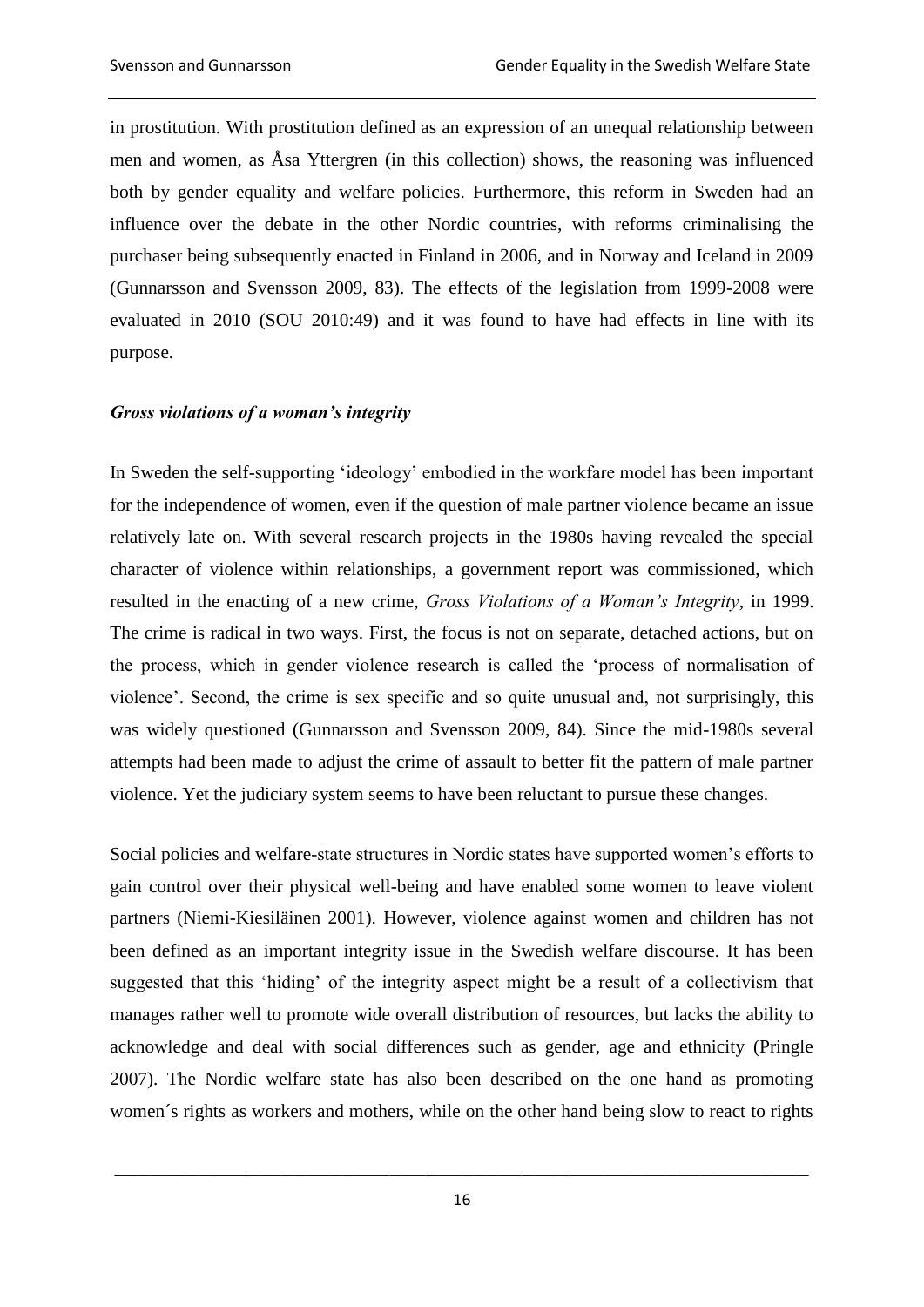and violations that concern women's human dignity and personal and bodily integrity (Elman 1996; Lister 2009; Pylkkänen 2009).

## **Reflections on recent measures and tendencies**

Gender-equality policies have been criticised in recent years for being inefficient and not radical enough. With some areas of society not even close to achieving gender equality, the main tool employed to this end, the gender mainstreaming strategy, has been condemned as inadequate. The latest government report on gender equality policies up to 2005 described this policy field to be highly ambitious but poorly implemented (SOU 2005:66). The stereotypes persisting in the education system, ongoing wage discrimination, men's violence against women, and the situation of single mothers, were all highlighted as being of special concern. This situation was confirmed in an evaluation of the 2010 budget by the non-government organisation Sveriges Kvinnolobby (Swedish Women's Lobby Group, 2010). Despite economic instruments designed to enforce gender equality policies being introduced the results were found to be unimpressive. The main criticism was that the focus had been on temporary and often small projects and not on the long-term structural conditions capable of changing the balance of power in society. What is more, the projects had been mainly directed at girls and women, and as such have implicitly posited these groups as the *locus* of the problem.

In reflecting upon the Swedish welfare state's goals for gender policy, we can observe that in 2011 they continue to be based on the objective formulated in the 1990s, namely that women and men should have the same power to form society and direct their own lives. Yet it can also be said that when it comes to the specific measures taken by the Government, the question of shared power has in many ways been transformed into individual behaviour, attitudes and preferences. So although the primary objective remains, the four sub-objectives, those concerning active citizenship, economic independence, domestic and care work, and men's violence against women, have been changed to be less proactive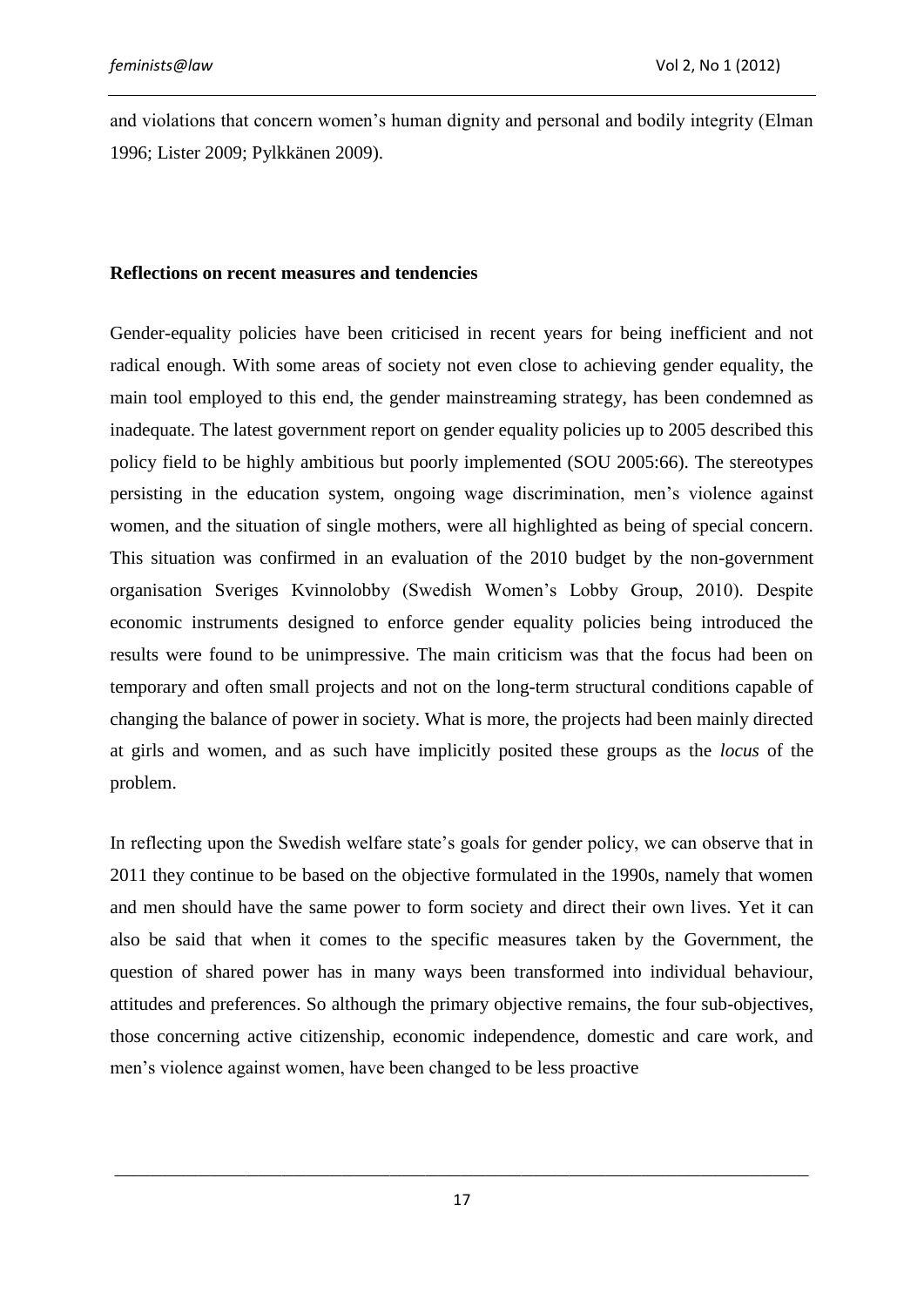Our second reflection concerns the legal changes in discrimination law. It seems to us that there is a risk that gender equality will disappear in the process of being mainstreamed. The new Discrimination Act for instance, gathers together all grounds for discrimination, and some might say that this is an example of gender mainstreaming. However, because here sex is just one ground for discrimination, one clearly separated from the others, it is in danger of becoming less important when the other grounds are focused on, and thereby potentially sidelined rather than mainstreamed. Gathering the different grounds for discrimination under one Act could offer a good opportunity to deal with the question of intersectionality. Yet, this issue was not discussed in the preparatory works for the Discrimination Act, even though it was suggested by another government commission dealing with structural discrimination of ethnicity and religion (SOU 2006:22, 138).

The main purpose of gathering all grounds under one Discrimination Act was to achieve the same protection and the same active measures for all forms of discrimination. The way to equalize across these grounds with the greatest positive impact was to bring the protection and active measures in line with whichever was the most comprehensive. However, in this process there was some reduction of the ambition to promote gender equality through active measures. For example, the obligation for employers with more than 10 employees to make an annual plan for systematic, goal-oriented gender mainstreaming work at the workplace, which includes a wage survey to facilitate planning for non-discriminatory wages, has, since 2009, been reduced to once every three years and is now only applicable for employers with more than 25 employees (13 §). Yet one reason for this relaxation given by the Minister for Gender Equality was the widespread failure of employers to meet the previous obligations. Somewhat ironically, although the measures have been watered down, a 2010 government report about active measures for working life and education (SOU 2010:7) stated that they should be retained and even strengthened, despite it being difficult to find evidence of positive effects.

A third reflection concerns the general reluctance to take legal measures in relation to the unequal distribution of power and influence, whether this be political power or power in the market. The Global Gender Gap Index, published by The World Economic Forum since 2006, revealed that Sweden had gradually slipped from the top position it held in 2006 and 2007 to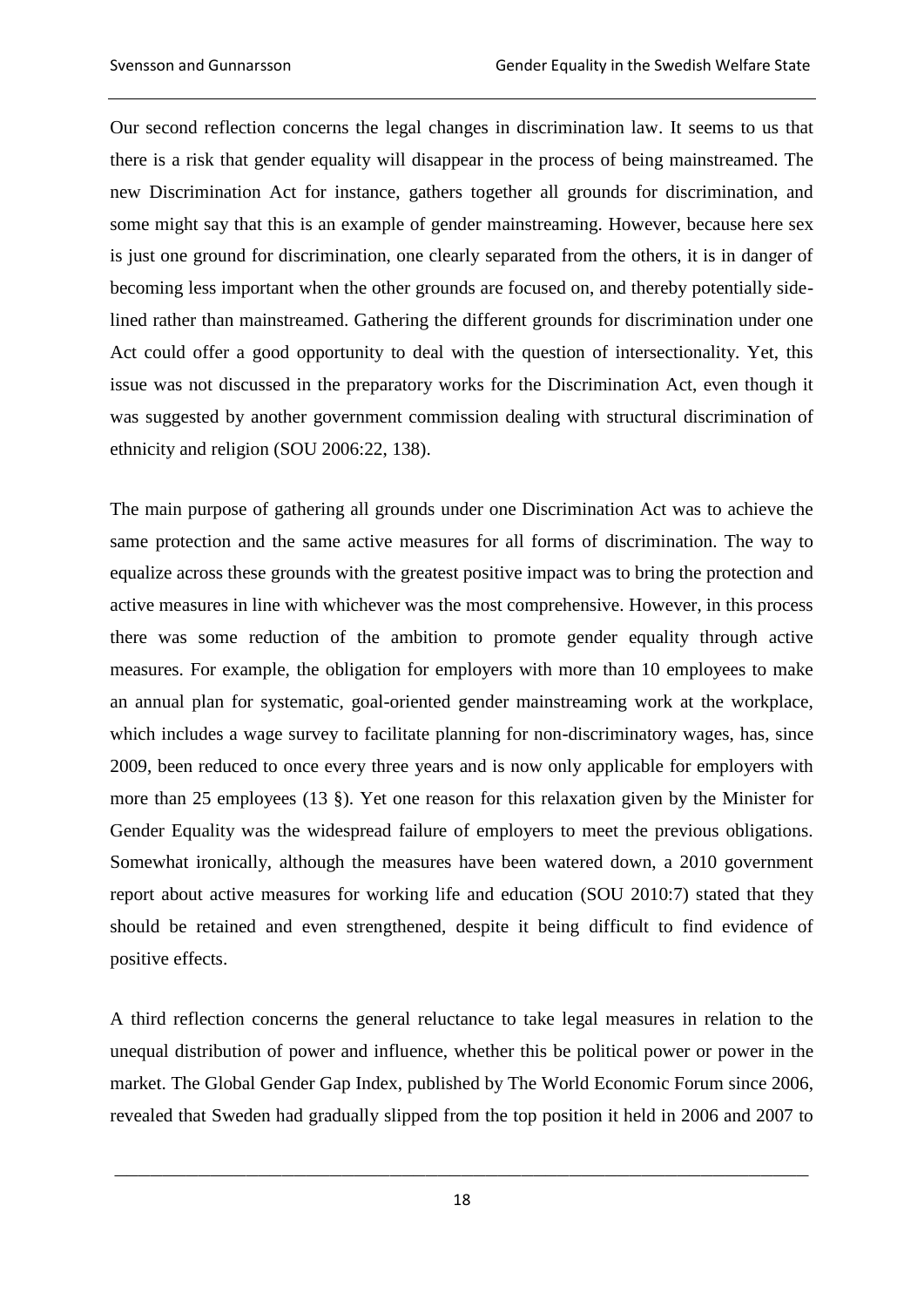$\overline{a}$ 

be ranked  $4<sup>th</sup>$  by 2011.<sup>7</sup> It is actually the political empowerment factor which is responsible for Sweden's high ranking; the rate at which women rise to enterprise leadership is rather less impressive.<sup>8</sup> Among the seven highest ranked countries in total, Sweden is the second *worst* when it comes to the rate at which women rise to enterprise leadership (after South Africa). And despite intense debate about this issue the government continues to understand the problem as one to be solved by 'begging' enterprises to act differently. Similarly, the governmental report regarding gender composition of corporate boards (Ds 2006:11), which proposed a legal regulation such as the quota system adopted in 2003 in Norway (Teigen 2011), was rejected despite the fact that the changes in Norway following the new regulation have been described as remarkable (World Economic Forum 2010, 5 and 118).

Our fourth point is that although there appears to have been a growing focus on gender equality at work in recent years, a closer look reveals the measures taken in practice to have been rather modest. The earlier engagement with structural discriminatory practices has been largely replaced by individual choices and strategies aimed at promoting a less gender-divided working life (Skr. 2008/09:198). This individual focus also prevailed in the 1970s, but was left to one side at the beginning of the 1990s when gender system theory was adopted as the basis for gender-equality policies (Prop. 1993/94:147). Now once again, girls and boys, women and men, are being discouraged from making gender stereotypical choices regarding their own education and their professional trajectories. Similarly, this individual focus can be seen in a reform enforced in 2007, where a tax credit for the purchase of so-called householdrelated services was partly aimed at facilitating women's participation in paid work (Prop. 2009/10:1, Appendix 5). The reform was not driven by a political ambition for structural change, i.e. by making men take a greater responsibility for the unpaid work, but rather, was more about a normative shift designed to help individual women achieve a good work-life balance.

The fifth example concerns parental leave, which could perhaps provide a powerful means for changing the uneven distribution of care work between the parents. However, this is highly

<sup>7</sup> The main competitors are the other Nordic countries and together they hold the 4 top positions (in 2011 Iceland, Finland, Norway, Sweden with Denmark as the 7<sup>th</sup>. New Zeeland and South Africa are ranked between Sweden and Denmark.

<sup>8</sup> This factor is not included in the overall ranking but is an additional factor.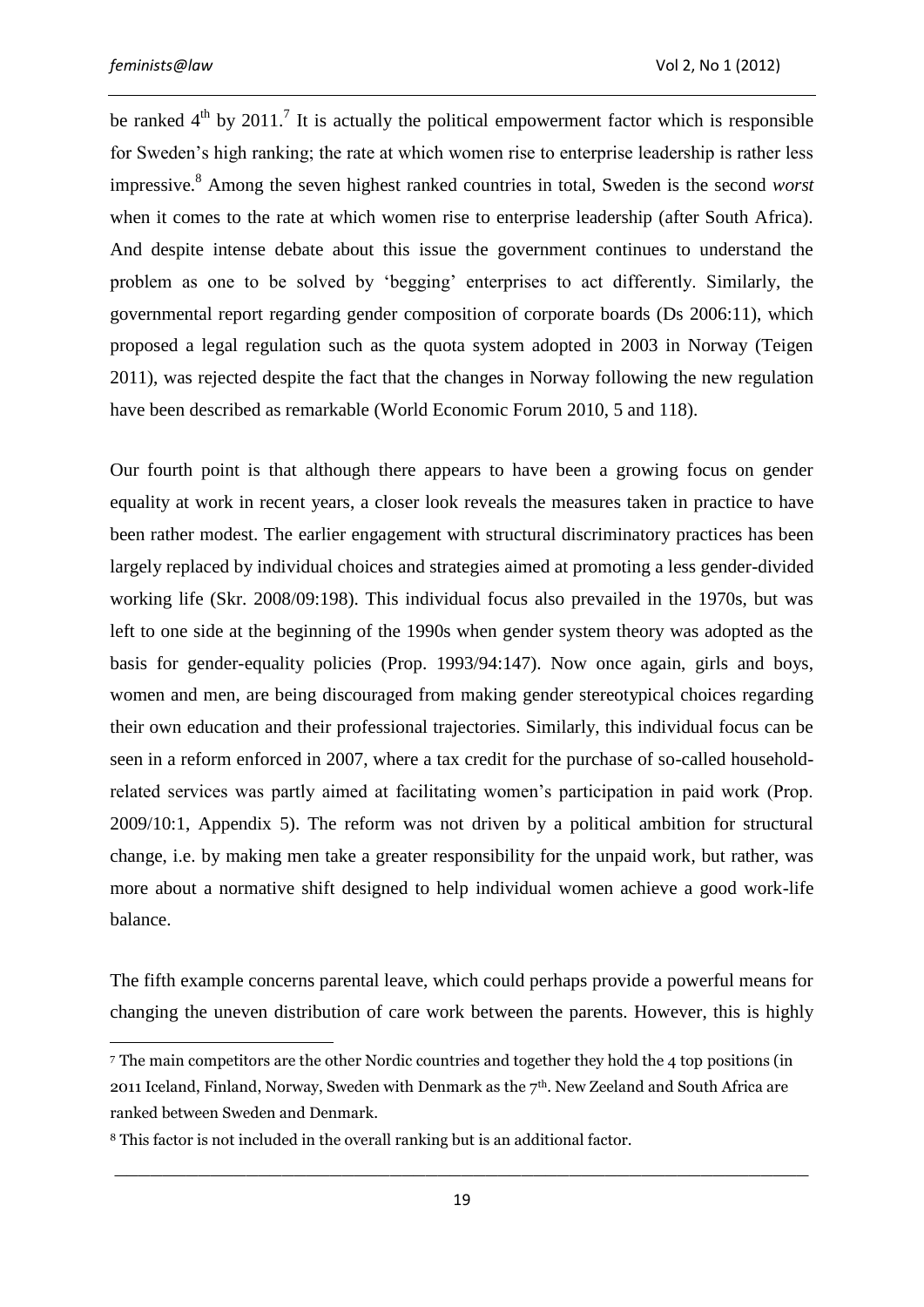controversial, for any suggestion to individualise parental leave is understood by many to be a violation of the free will of the families to decide what is best for them. And even the rhetoric surrounding the existing scheme is interesting in its representation. Thus, the two months that cannot be transferred from one parent to the other were called 'father's months' when the change was introduced, despite the law itself being sex neutral. The fact is that the term 'father's months' is actually quite accurate, for fathers tend to take 'their' two months and the mothers, the rest. This suggests that the only way to effectively address the unequal division of care-work would be to increase the father's contribution by making more months nontransferable.

Although fathers do not seem to be keen to share childcare, when it comes to the issue of custody, a contrasting picture emerges. Since 1998 shared custody has been the main rule in most cases after a separation, and seems to include the idea that the child is supposed to live with both parents, or at least stay with them as equally as possible. The situation existing before a separation is very often deemed to be of no relevance to the decision. Fathers' groups have successfully influenced the legislation process in order to be able to share formal custody of the children after a separation. So the question of sharing practical custody or care during the relationship is obviously not as important or relevant, either in the political debate or in the law reform. And in the application of the law, the norm of shared access is so strong that the situation before the separation is not recognised except in exceptional cases. Considering the data Lena Wennberg presents in her article in this collection, which points out that most single parents with the everyday responsibility for the children are mothers, one can see how the political discourse renders mothers' care work invisible and of no legal relevance.

Our final observation concerns men's violence against women, and prostitution. This is probably the gender equality policy issue that has been most on the agenda in recent years. According to the Swedish National Council for Crime Prevention the political ambitions are high when it comes to putting an end to men's violence against women (BRÅ Nr 4/2010). As well as the Action Plan for Eliminating Men's Violence (Skr. 2007/08:39), there has also been the Action Plan for Eliminating Prostitution and Trafficking for Sexual Purposes (Skr. 2007/08:167), with the latter having a very distinct focus on individuals involved in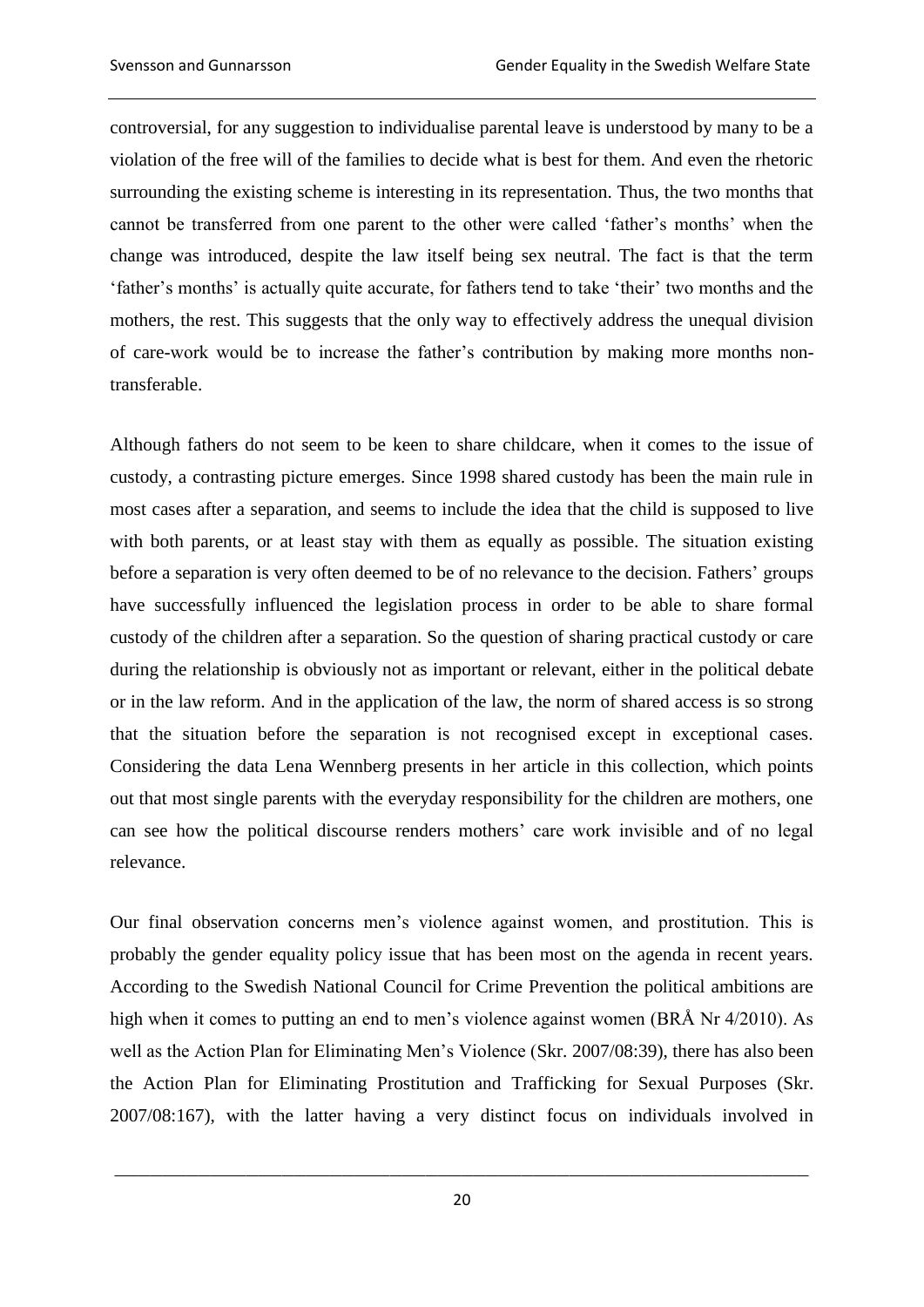prostitution and trafficking. The demand for prostitution and trafficking for sexual purposes is mentioned in one sentence, and even though it is recognised as the main reason for both (Skr. 2007/08:167, 8), the measures in the action plan focus solely on the protection and support of the vulnerable individual (Skr. 2007/08:167, 1). Clearly, this approach contradicts the preceding policies directed at the criminalisation of the purchase of sexual services, where a strong policy was expected to severely reduce demand as an important progression for both the individual and the society. Here, Swedish policy discourses differ from the standpoints of both radical and liberal feminism. Jenny Westerstrand has described the Swedish position as a contextual approach (Westerstrand 2008), where the question of free will and the distinction between forced prostitution and non-forced prostitution have no relevance to the criminalisation of the purchase. Instead, the focus is on the demand and the view that it is unacceptable to both society and individuals that men can buy sexual services from women and children (Westerstrand 2008; SOU 2010:49, 59).

In an international setting, the contextual approach seems to be made invisible in favour of the dichotomy between the radical 'victim-focused' approach and the liberal 'sex-worker' approach. The 'sex-worker' approach, represented in the UN by the special rapporteur Radhika Coomaraswamy, distinguishes between forced prostitution and sex work. In the Swedish context, there is no such distinction because the contextual approach focuses on the demand and the buyer and not on whether or not the 'seller' is forced. The Swedish legislation has been widely questioned, but the recent evaluation of the law found that it does have an effect on reducing the level of demand (SOU 2010:49).

We also find it interesting to notice that some recent measures and tendencies in EU, such as focus on the need for women to work outside the home and the need for childcare, are political questions that were raised in Sweden years ago. Today, considerable attention is paid to women's relatively poor health, the possible connection between this and the double work burden they still bear, and the decreasing quality of childcare in groups that are growing significantly in size. Yet there remains a powerful desire amongst many young women to enter motherhood and create the 'perfect home'. The question therefore arises as to whether these concerns can be best addressed through legal regulations that aim to achieve gender equality based on individual responsibility.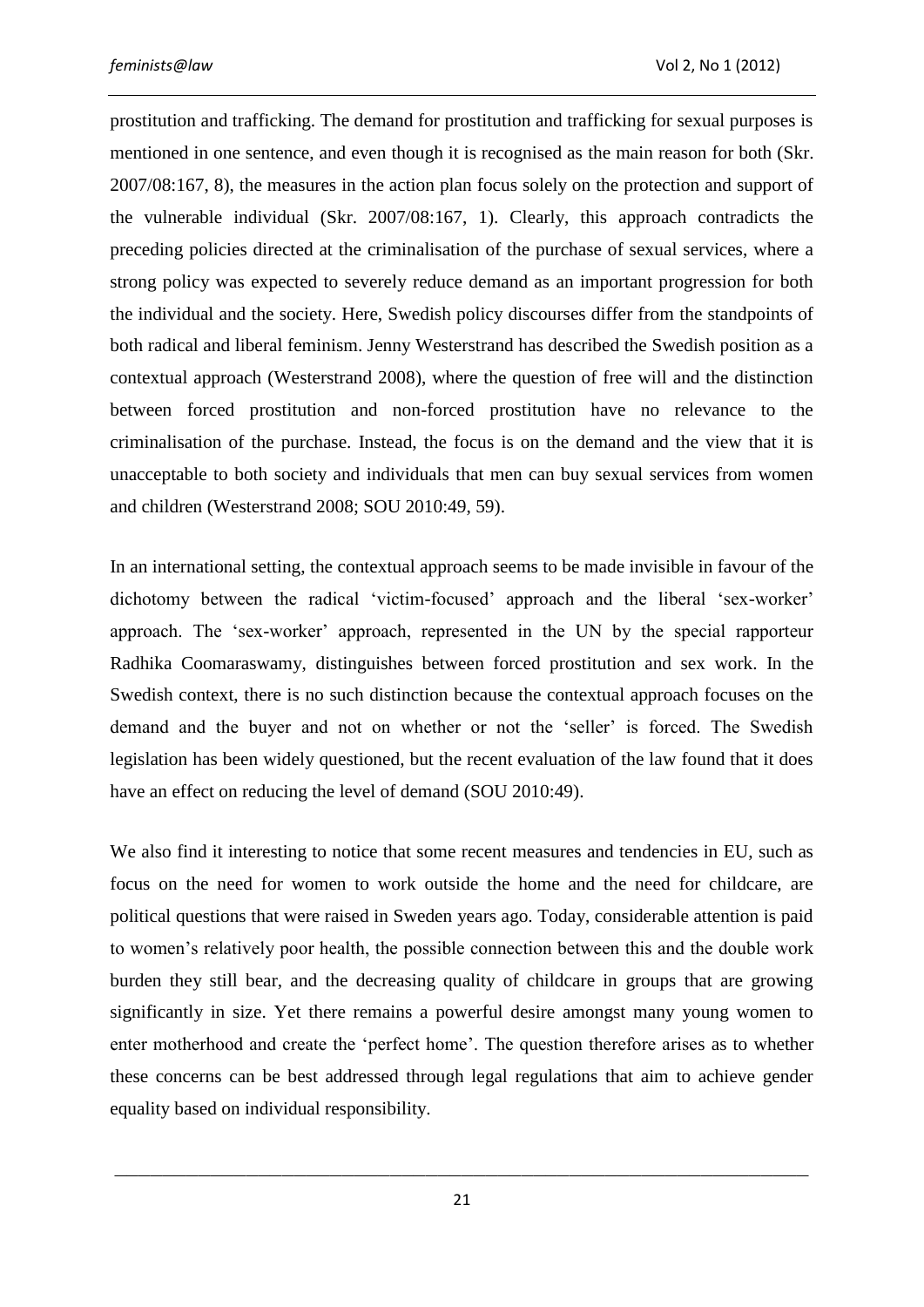Gender stereotypes are discussed in different contexts. Sometimes they are based directly on article 5 in CEDAW, according to which all states parties shall take all appropriate measures to modify the social and cultural patterns of the conduct of men and women, and do so with a view to achieving the elimination of prejudices and customary and all other practices which are based on the idea of the inferiority or the superiority of either of the sexes or on stereotyped roles for men and women. Gender stereotypes in advertising have been raised in Sweden since the 1970s. However it remains a controversial issue. Several law reforms have been proposed, the latest in 2008 (SOU 2008:5), but none has been adopted.

At the outset we mentioned the self-image of the Swedish state as "a good and equality producing state". Unfortunately this self-image has been partially eroded in recent years, whilst several areas of society, such as private corporate boards, remain devoid of gender equality norms. What is worse, to obtain full access to gender equality one has to fit into the standards of workfare, yet this leaves certain social categories of women, partly or fully, outside the general concept of gender equality.

If one contrasts the type of normative model for gender equality that Swedish policies for gender mainstreaming have been implementing in both soft law instruments and law, with the problems expressed in the other articles in this volume, a pattern of exclusive practices becomes visible.

# **References**

Bergquist, Christina, Borchorst, Anette, Christensen, A-D., Ramstedt-Silén, Viveka, Raaum, Nora C. and Styrkardóttir, A. (eds) (1999), *Equal Democracies? Gender and Politics in the Nordic countries,* Scandinavian University Press, Oslo.

Bondestam, Fredrik (1999), *Färre tjänster, fler kvinnor? En undersökning av Uppsala universitets försöksverksamhet med positiv särbehandling.* Jämställdhetskommittén, Uppsala universitet.

Bradley, David (1996), Family Law and Political Culture. *Scandinavian Laws in Comparative Perspective*, Sweet & Maxwell, London.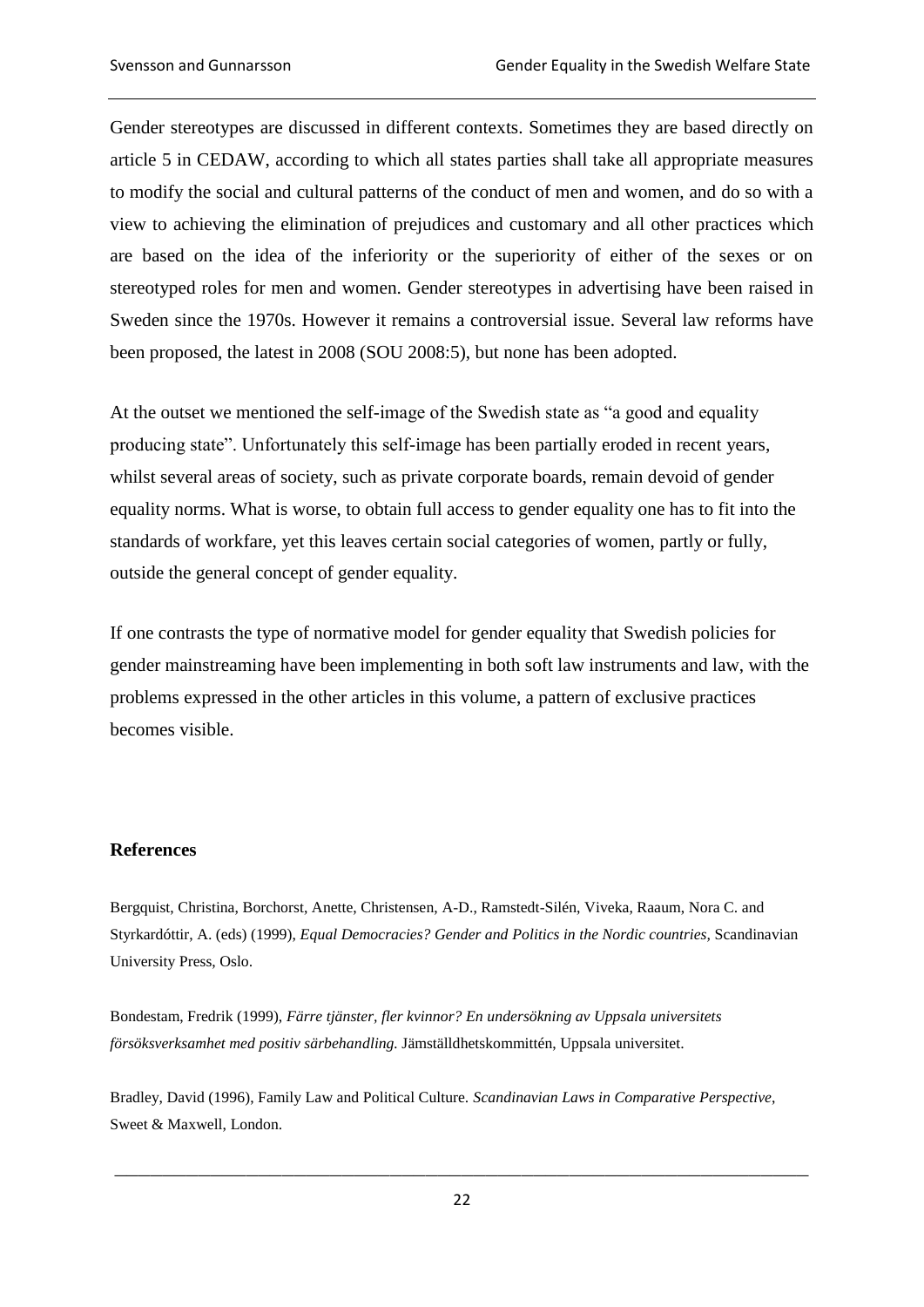Carlson, Laura (2007), *Searching for Equality. Sex discrimination, Parental Leave and the Swedish Model with Comparisons to EU, UK and US Law.* Iustus Förlag AB, Uppsala.

Elman, Amy (1996), *Sexual Subordination and State Intervention. Comparing Sweden and the United States.* Berghahn Books, Providence.

Gunnarsson, Åsa (2007), Gender Equality and the Diversity of Rights and Obligations. In Gunnarsson, Åsa, Svensson, Eva-Maria and Davies, Margaret (eds), *Exploting the Limits of Law. Swedish Feminisms and the Challenge to Pessimism*, Ashgate, Aldershot.

Gunnarsson, Åsa, Burman, Monica, Wennberg, Lena (2004), Economic Dependence and Self-Support in Family, Tax and Social Law. In Svensson, Eva-Maria, Pylkkänen, Anu and Niemi-Kiesiläinen, Johanna (eds), *Nordic Equality at a Crossroads. Feminist Legal Studies Coping with Difference*, Ashgate, Aldershot.

Gunnarsson, Åsa, Stattin, Chris (2001), Jämställdhetsnormen i skatte- och socialrätten. In Burman, Monica and Gunnarsson, Åsa (eds), *Familjeföreställningar. Om familjens betydelse inom juridik, ekonomi och forskning,* Iustus, Uppsala.

Gunnarsson, Åsa, Svensson, Eva-Maria (2009), *Genusrättsvetenskap*, Studenlitteratur, Lund.

Hernes, Helga (1987), The Welfare State Citizenship of Scandinavian Women. In Hernes, Helga (ed), *Welfare State and Women Power. Essays in State Feminism*, Norwegian University Press, Oslo.

Jordansson, Birgitta (1999), *Jämställdhetspolitikens villkor : politiska intentioners möten med den akademiska världen : exemplet "Thamprofessurerna"*, Nationella sekretariatet för genusforskning, Rapport 1/99.

Kautto, Mikko, Fritzell, Johan, Hvinden, Björn, Kvist, Jouni, Uusitalo, Hannu (eds) (2001), *Nordic Welfare States in the European Context*, Routledge, London.

Lerwall, Lotta (2001), *Könsdiskriminering. En analys av nationell och internationell rätt*, Iustus förlag, Uppsala.

Lister, Ruth (2009), A Nordic Nirvana? Gender, Citizenship, and Social Justice in the Nordic Welfare State, *Social Politics: International Studies in Gender, State & Society Online*, Vol. 16, p. 242-278.

Mannelqvist, Ruth (2007), Social Insurance Law – The Core of Swedish Welfare Law. In Gunnarsson, Åsa, Svensson, Eva-Maria and Davies, Margaret (eds), *Exploiting the Limits of Law. Swedish Feminisms and the Challenge to Pessimism*, Ashgate, Aldershot.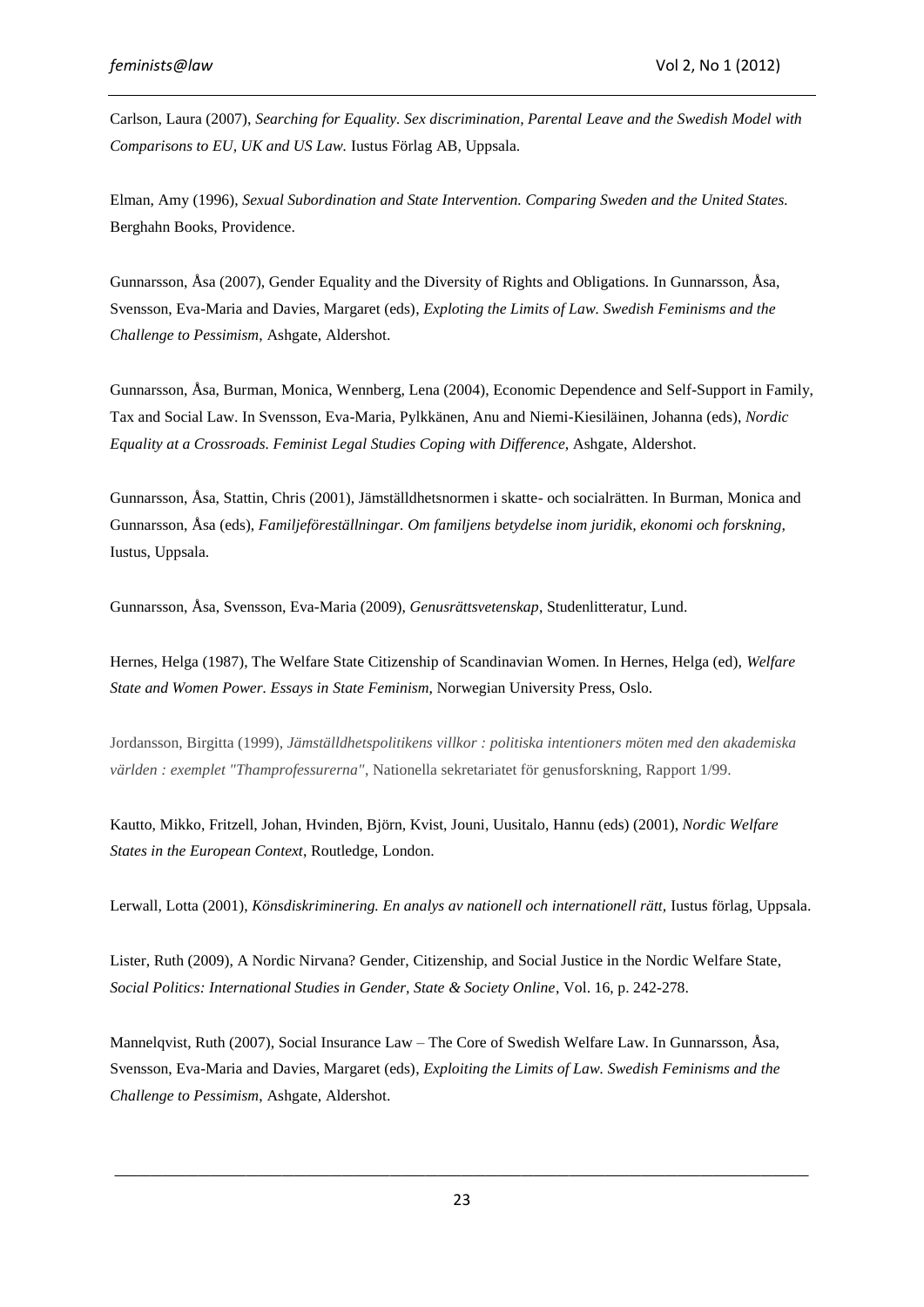Niemi- Kiesiläinen, Johanna, (2001), Criminal Law or Social Policy as Protection Against Violence. In Nousiainen, Kevät, Gunnarsson, Åsa, Lundström, Karin, Niemi-Kiesiläinen, Johanna (eds), *Responsible Selves. Women in the Nordic Legal Culture*, Ashgate, Aldershot.

Pringle, Keith (2007), Försummade frågor – etnicitet, kön och ålder [Neglected issues – ethnicity, gender and age]. In Eriksson, Maria. (ed), *Barn som upplever våld.* Nordisk forskning och praktik. Gothia Förlag,Stockholm.

Pylkkänen, Anu (2007), Transformation of the Nordic Model: From Welfare Politics to Gendered Rights, *Canadian Journal of Women and the Law*, Vol. 19, p. 335-354.

Pylkkänen, Anu (2009), *Trapped in Equality. Women as Legal Persons in the Modernisation of Finnish Law*. Finnish Literature Society, Jyväskyllä.

Sainsbury Diane (1996), *Gender, Equality, and Welfare States*, Cambridge University Press, Cambridge.

Sainsbury, Diane (1999) (ed), *Gender and Welfare State Regimes*, Oxford University Press, Oxford.

Svensson, Eva-Maria (2001), Sex Equality: Changes in Politics, Jurisprudence and Feminist Legal Studies. In Nousiainen, Kevät, Gunnarsson, Åsa, Lundström, Karin and Niemi-Kiesiläinen, Johanna (eds), *Responsible Selves. Women in the Nordic Legal Culture*, Ashgate, Aldershot.

Svensson, Eva-Maria (2005), Ökad målstyrning och ny kunskap inom jämställdhetsområdet. In Rothstein, Bo and Vahlne Westerhäll, Lotta (eds), *Bortom den starka statens politik*, SNS Förlag, Stockholm.

Svensson, Eva-Maria (2006), *Contemporary Challenges in Nordic Gender Equality Policy and Law*, Equality and Diversity in Europe, International Interdisciplinary Conference, Helsinki, 12-13 January 2006, [http://www.helsinki.fi/oik/tdk/rpol/naisoikeus/tulevat%20tapahtumat/Programme.htm.](http://www.helsinki.fi/oik/tdk/rpol/naisoikeus/tulevat%20tapahtumat/Programme.htm)

Swedish Women's Lobby Group (2010), *På scenen. En feministisk genomgång av budgetpropositionen*, Sveriges Kvinnolobby, Täbykopia AB.

Teigen, Mari (2011), Gender Quotas on Corporate Boards. In Kirsti Niskanen (ed), *Gender and Power in the Nordic Countries – With Focus on Politics and Business*, NIKK 2011:1.

TemaNord (2010), Föräldraledighet, omsorgspolitik och jämställdhet i Norden. In Ingólfur ,V. Gíslason and Guðný, Björk Eydal (eds), *Nordiska ministerrådet*, Kailow Express ApS, Copenhagen.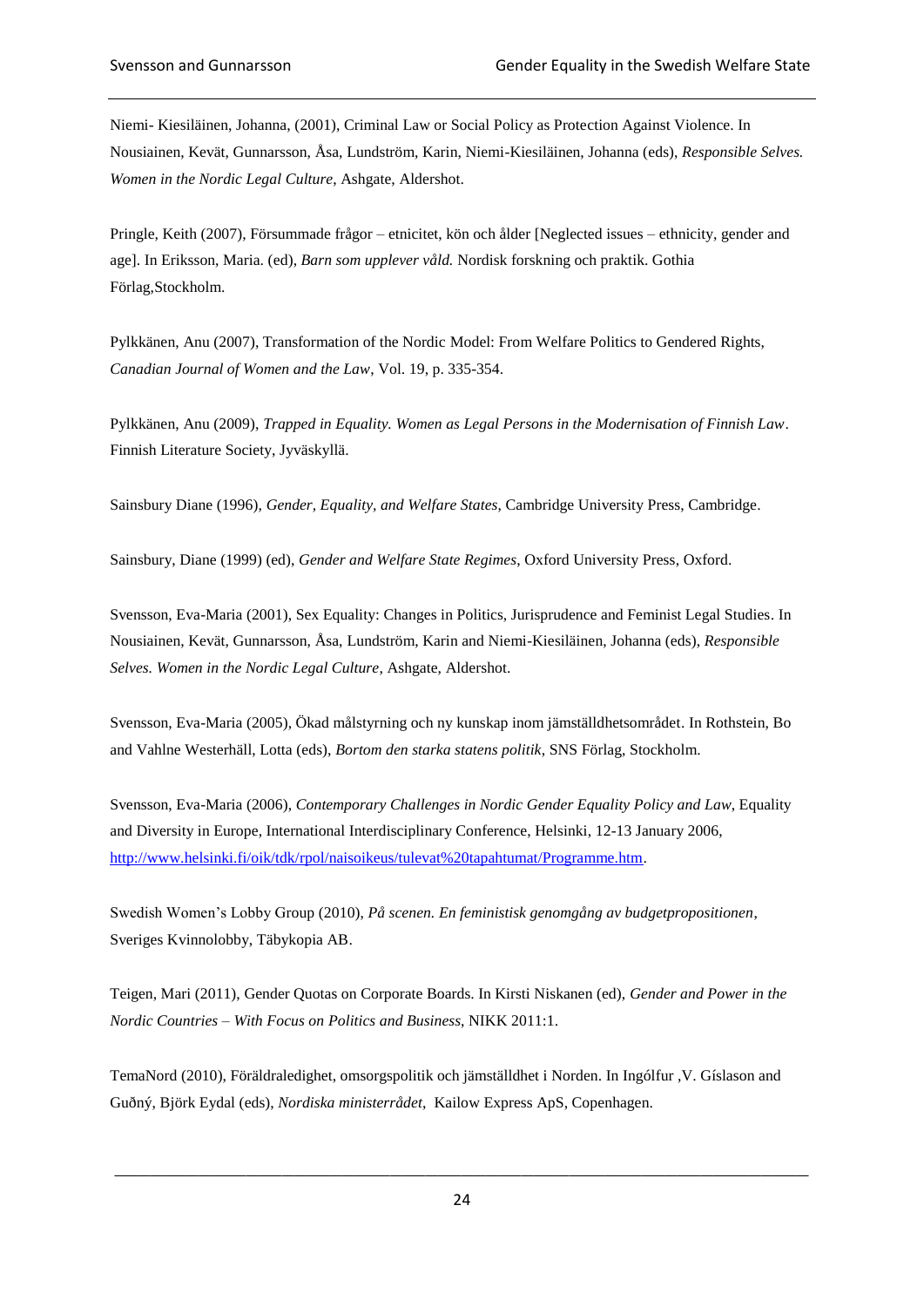Wennberg, Lena (2008), *Social Security for Solo Mothers in Swedish and EU Law. On the Constructions of Normality and the Boundaries of Social Citizenship*, Iustus förlag, Uppsala.

Westerstrand, Jenny (2008), *Mellan mäns händer Kvinnors rättssubjektivitet, internationell rätt och diskurser om prostitution och trafficking*, Uppsala universitet, Uppsala.

Corporate Gender Gap Report (2010), World Economic Forum

The Global Gender Gap Index 2006-2011 (2011), World Economic Forum

#### **Cases**

C-450/93 Kalanke v. Freie Hansestadt Bremen

C-409/95 Marschall v. Land Nordrhein-Westfalen

C-158/97 Badeck and others

C-407/98 Abrahamsson and Anderson v. Fogelqvist

#### **Official Documents**

BRÅ Rapport nr 4/2010, *Mäns våld mot kvinnor, hedersrelaterat våld och förtryck samt våld i samkönade relationer.*

Ds 2001:64 *Ändrad ordning – Strategisk utveckling för jämställdhet*. Näringsdepartementet.

Ds 2006:11 *Könsfördelningen i bolagsstyrelser* (Gender composition of corporate boards).

Official statistics from Försäkringskassan, 2009.

Prop. 1993/94: 147 *Jämställdhetspolitiken: Delad makt, delat ansvar* (Shared power shared responsibility).

Prop. 1997/98:55 *Kvinnofrod* (Women's peace).

Prop. 2001/02:44 *Biobanker inom hälso- och sjukvård m m* (Biobanks in health care).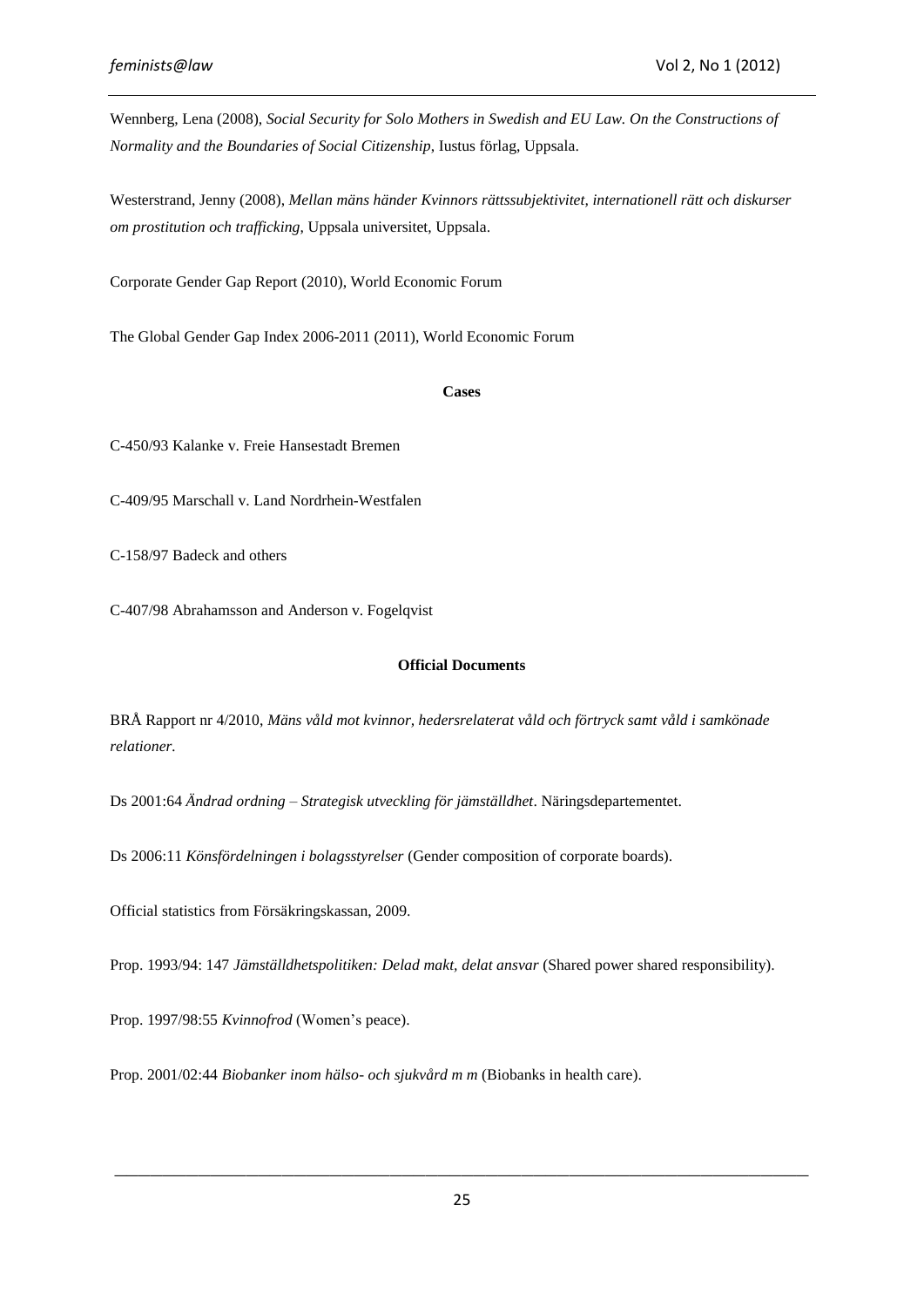Prop. 2005/06:155 *Jämställdhetspolitiska målet – samma makt att forma samhället och sina egna liv* (The goals of gender equality politics).

Prop. 2009/10:1 *Regeringens budget för 2010, bilaga om ekonomisk jämställdhet* (Government's budget proposal 2010. Appendix about economic gender equality).

Prop. 2009/10:80 En reformerad grundlag (A reformed constitution).

Skatteverket (Rapport 2007:2), *Enklare skatter för ökad jämställdhet? Beskattningen och de jämställdhetspolitiska målen*. (Report from Inland Revenue about whether simplifications of tax regulations would increase gender equality).

Skr. 2007/08:39 Action plan for combating men's violence against women, violence and oppression in the name of honour and violence in same-sex relationships.

Skr. 2007/08:167 Action plan for combating prostitution and trafficking for sexual purposes.

Skr. 2008/09:198 Action plan for a gender equal working life.

Skr. 2011/12:3 *Jämställdhetspolitikens inriktning* (Direction for gender equality policy).

SOU 1947:46 *Betänkande angående familjeliv och hemarbete. Avgiven av utredningen för hem- och familjefrågor* (Government Commission on family life and domestic work).

SOU 1990:44 *Demokrati och makt i Sverige* (Democracy and power in Sweden*).*

SOU 2000:83 *Two of a Kind?* (Report from the Government Commission on the balance sheet for welfare of the 1990s).

SOU 2005:66 *Makt att forma samhället och sitt eget liv – jämställdhetspolitiken mot nya mål. Slutbetänkande från jämställdhetspolitiska utredningen* (Government Commission on gender equality).

SOU 2006:22 *En sammanhållen diskrimineringslagstiftning. Slutbetänkande av Diskrimineringskommittén*  (Report from the Government Commission on discrimination law).

SOU 2007:67 *Regeringsformen ur ett könsperspektiv* (An analysis of the constitution out of a sex/gender perspective?).